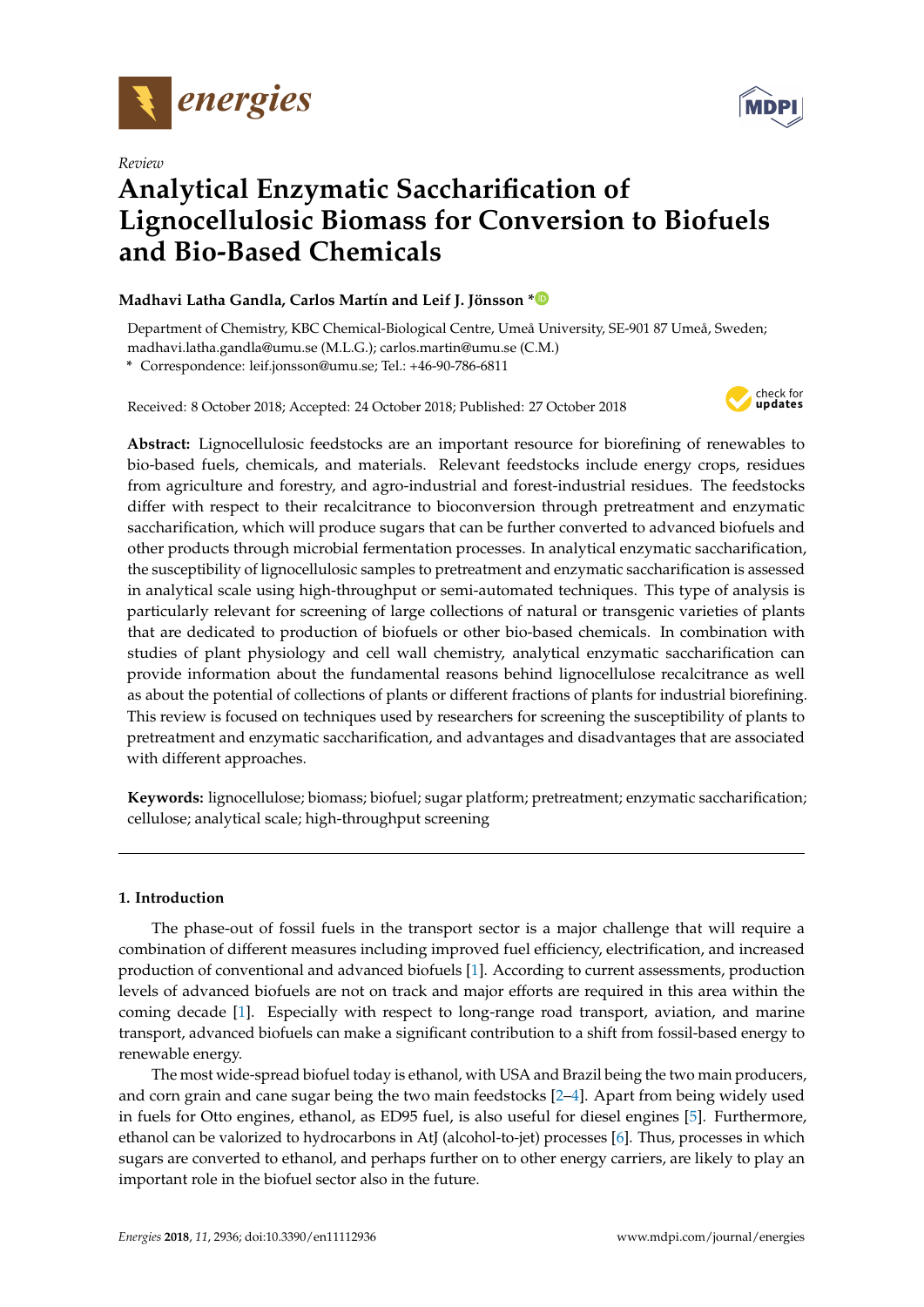Sugars derived from lignocellulosic biomass can further boost the production levels of bioethanol and other bio-based energy carriers [\[7\]](#page-15-5). Lignocellulosic feedstocks include energy crops, softwood, hardwood, and agricultural residues (straw, corn stover, sugarcane bagasse, cassava stems, etc.). The three main constituents of dry lignocellulose are cellulose, hemicellulose, and lignin [\[8\]](#page-15-6). The cellulose and the hemicellulose can be hydrolyzed to monosaccharides in sugar-platform processes. The most common concept is based on an initial diminution step, for instance wood chipping, followed by pretreatment and enzymatic saccharification of the cellulose and residual hemicellulose remaining after the pretreatment (Figure [1\)](#page-1-0). As lignocellulose is recalcitrant to biochemical conversion [\[8\]](#page-15-6), the pretreatment is necessary to increase the susceptibility of the lignocellulose to enzymatic saccharification. Reducing recalcitrance is key to high-yield cost-effective bioconversion of lignocellulosic feedstocks. The sugar can be refined to biofuels by chemical catalysis or microbial fermentation. The most common microorganism used to ferment sugar is baker's yeast, *Saccharomyces cerevisiae* [\[9\]](#page-15-7), as it typically will provide high ethanol yields from hexose sugars in rapid and robust industrial fermentation processes. Metabolic engineering can be used to further improve the characteristics of *S. cerevisiae* and other microbes of interest.

<span id="page-1-0"></span>

**Figure 1.** Schematic depiction of typical workflow of analytical enzymatic saccharification of **Figure 1.** Schematic depiction of typical workflow of analytical enzymatic saccharification of lignocellulosic feedstocks. lignocellulosic feedstocks.

Most scientific studies of sugar-platform processes are based on preparative saccharification fermentation process while taking into account factors that affect process economy, such as enzyme loading, yield, and productivity. However, an increasing number of scientific studies are devoted to the concept analytical enzymatic saccharification, as outlined in Figure [1.](#page-1-0) Analytical enzymatic saccharification is used to evaluate a set of feedstock samples, a set of pretreatment methods, or a set :<br>ionzymo proparations. The aim is of enzyme preparations. The aim is not exhaustive saccharification as in preparative studies, but rather of pretreated feedstock, i.e., the aim is to generate a maximum amount of sugar for a subsequent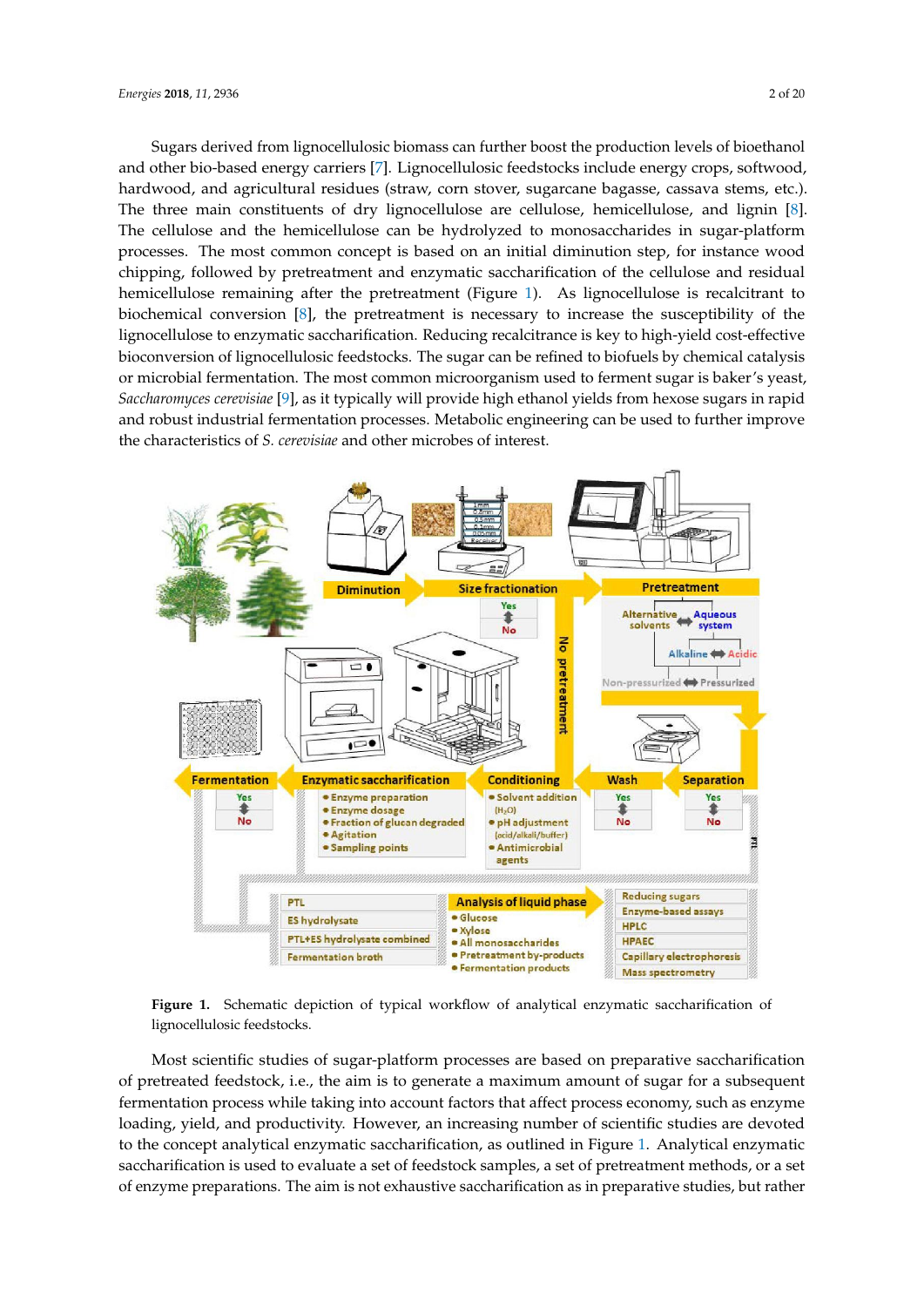to detect differences in the susceptibility to enzymatic saccharification. If, on one hand, the enzymatic saccharification of cellulose is driven too far, it might be difficult to detect differences in susceptibility to cellulolytic enzymes. If, on the other hand, the enzymatic saccharification is superficial and the fraction of cellulose converted is very low, it might be difficult to correctly assess the value of the differences, as one fraction of the cellulose is typically easy to degrade while other fractions are more difficult for the enzymes to access and hydrolyze [\[10\]](#page-15-8). Thus, it is best to convert a substantial fraction of the cellulose, but not so much that the differences between the analyzed materials become indistinct. Since it is an analytical procedure, factors such as enzyme loading, yield, and productivity become less important in comparison to preparative enzymatic saccharification.

The aim of this review is to compare different approaches that have been employed for analytical enzymatic saccharification of lignocellulosic biomass, and to highlight advantages and disadvantages with different approaches. While some scientific studies in this area have focused on sets of natural varieties of lignocellulosic feedstocks, a growing number of studies are devoted to analysis of engineered plants [\[11\]](#page-15-9). These studies demonstrate how rather small differences in constituents such as hemicellulose, lignin, and pectin can have a major impact on the saccharification efficiency. However, the techniques used to evaluate such plants differ substantially, for example with regard to size fractionation, pretreatment technology, pretreatment conditions, separation of solid and liquid phases, conditions for enzymatic saccharification, and analyses (Figure [1\)](#page-1-0), and this review will pinpoint and explain the consequences of such differences.

#### **2. Lignocellulosic Feedstocks**

The proportions of the main organic constituents of lignocellulosic feedstocks, i.e., cellulose, hemicelluloses, and lignin, differ widely in different species of plants [\[12](#page-15-10)[,13\]](#page-15-11). It is noteworthy that apart from cellulose, which is a uniform component of most types of lignocellulosic biomass, the composition of the other main constituents exhibits major quantitative and qualitative differences for lignocellulose of different origin.

Cellulose, the structural base of the plant cells, is a polysaccharide composed of anhydroglucose units linked by  $β-(1→4)$ -glycosidic bonds arranged linearly, and reaching a degree of polymerization (DP) of up to 15,000. Cellulose macromolecules are organized in a compact arrangement, where individual chains form rigid microfibrils that are stabilized by hydrogen bonds. The direct consequence of that arrangement is a highly crystalline macromolecular structure with a low reactivity towards most chemicals and solvents [\[12\]](#page-15-10). Alternating with the predominant crystalline domains, native cellulose contains also amorphous regions, which represent a minor part of the macromolecule, but are important targets for different reactants, including derivatization reagents as well as hydrolyzing chemicals and enzymes [\[14\]](#page-15-12).

Hemicelluloses are composed of units of both hexoses and pentoses, which are arranged as relatively short (DP ranging between 50 and 200)  $\beta$ -(1→4)-linked chains that are often branched. Xylose, glucose and mannose units, and to a minor extent galactose and glucuronic acid units, constitute the backbone of most of the hemicelluloses, whereas arabinose and rhamnose units, as well as some non-carbohydrate moieties, form the branches. Hemicelluloses have different composition depending on the biomass source. *O*-Acetyl-galactoglucomannans and arabino-4-*O*-methylglucurono-D-xylans are the main hemicelluloses of softwood species, while *O*-acetyl-4-*O*-methylglucurono-D-xylans and arabino-(*O*-acetyl-4-*O*-methylglucurono)-D-xylans are predominant, respectively, in hardwood and herbaceous plants [\[12](#page-15-10)[,15\]](#page-15-13). Hemicelluloses are a main contributor to the recalcitrance of lignocellulosic biomass. Differently to cellulose, hemicelluloses are relatively reactive, and prone to undergo hydrolysis under mild conditions.

Lignin is an aromatic polymer consisting of phenylpropanoid units linked by ether and carbon-carbon bonds forming a complex three-dimensional network [\[12\]](#page-15-10). As for hemicelluloses, the content and composition of lignin vary depending on the type of feedstock. Softwoods generally contain more lignin than hardwoods. Softwood lignin is composed almost exclusively of guaiacyl units,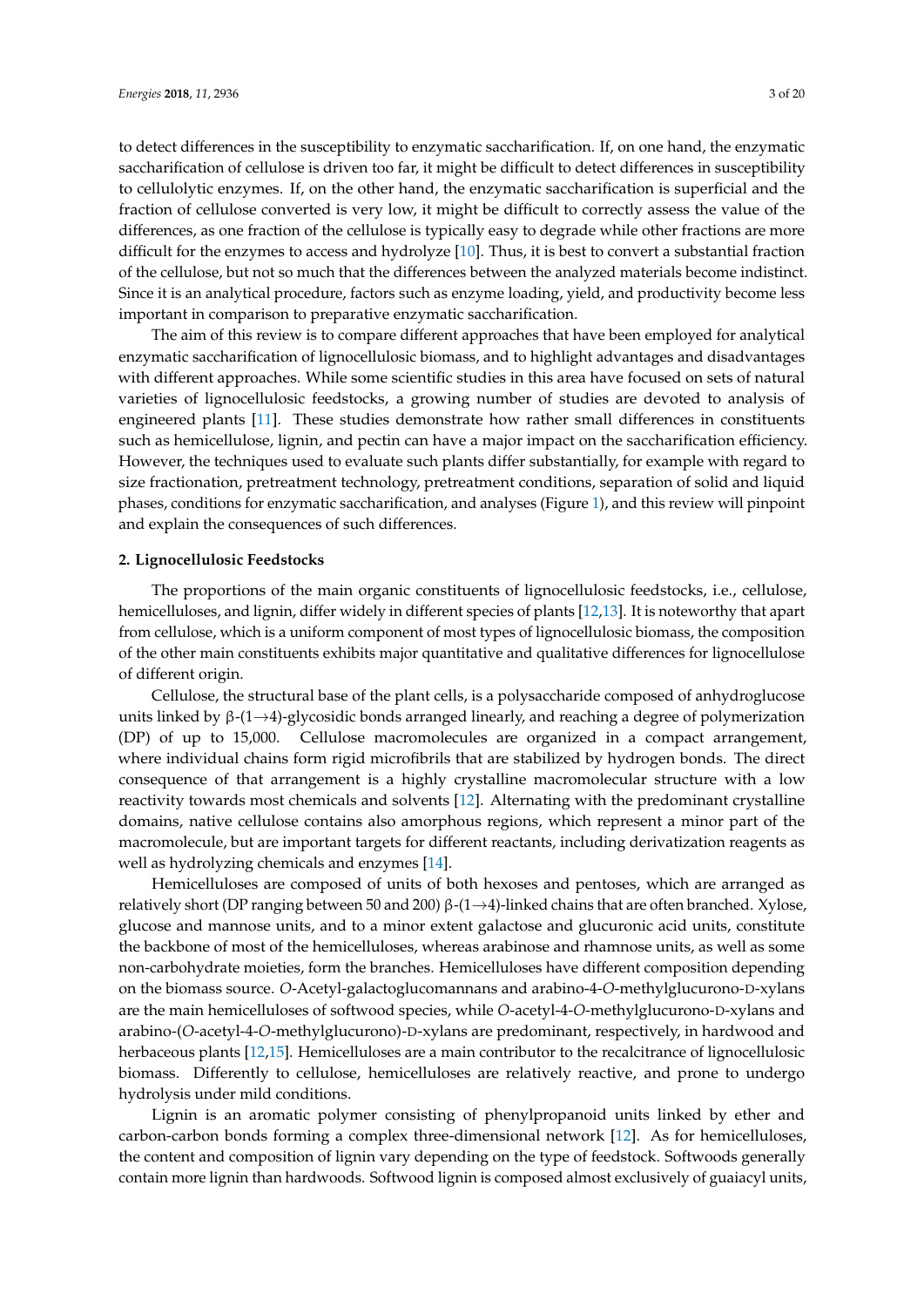whereas hardwood lignin also contains syringyl units. Grass lignin contains *p*-hydroxyphenyl units, in addition to guaiacyl and syringyl units. Lignin binds together the components of lignocellulose, ensuring the structural integrity of the cell wall, and at the same time contributing to its recalcitrance to bioconversion. Therefore, lignin removal is one way of facilitating enzymatic hydrolysis of cellulose.

Other constituents of lignocellulosic feedstocks include extractives and minerals [\[12\]](#page-15-10), both of which are typically present in small quantities. The extractives are heterogeneous in composition and chemical functionality, and they have in common that they can be removed by solvent extraction. Mineral constituents are present in small amounts in wood, but some gramineous crops contain larger quantities. A high mineral content can affect the buffering capacity of the medium, and, consequently, the operational conditions in lignocellulose processing.

In order to become useful for processing industry, lignocellulosic feedstocks have to be deconstructed to simpler substances that can be transformed to biofuels and other valuable bio-based products. Biochemical conversion, with enzymatic saccharification of cellulose as the core process, is a selective approach for deconstructing biomass to sugars that can then be channeled to the desired end products [\[16\]](#page-15-14). However, biochemical conversion is hindered by the inherent recalcitrance of lignocellulosic feedstocks. The recalcitrance to bioconversion is mainly a result of mechanisms evolved by plant biomass for resisting attacks on its structural components, and it is based on several features, such as the chemical composition and physical structure of the cell wall, cellulose structure, and changes induced by the industrial processing [\[17\]](#page-15-15).

Lignocellulose recalcitrance is to a high extent governed by compositional particularities of the plant cell wall. The interference by lignin and hemicelluloses, which are intimately associated with cellulose fibrils in the lignocellulosic matrix, is a major factor contributing to the biomass recalcitrance. Although lignin content has been considered to be one of the main obstacles for cellulose enzymatic hydrolysis, a recent report points towards a more crucial role of lignin composition, in particular the content of syringyl and guaiacyl units and the amount of aryl ether linkages, as a key impediment for access of enzymes to the polysaccharides [\[18\]](#page-15-16). The capacity of lignin and pseudo-lignin, a product of carbohydrate degradation during thermal processing, to non-productively bind cellulases is another factor contributing to biomass recalcitrance [\[19\]](#page-15-17). Together with lignin, hemicelluloses and their acetyl groups also play an important role in retarding enzymatic conversion of cellulose. It was recently shown that strong cellulose–hemicellulose associations formed during biomass processing at high temperatures can reduce cellulose access more than the intrinsic hemicellulose present in the plant cell wall [\[20\]](#page-15-18).

However, the recalcitrance of lignocellulosic feedstocks to bioconversion cannot be explained by looking only at chemical factors. Lignocellulose recalcitrance is also to a high extent caused by structural features [\[21\]](#page-15-19). The degree of polymerization and crystallinity of cellulose, as well as biomass porosity, specific surface area and particle size are factors contributing to the recalcitrance of lignocellulosic biomass to enzymatic saccharification [\[8,](#page-15-6)[17\]](#page-15-15). In a recent study, a systematic comparison of three different wood species revealed that without pretreatment the structural factors were more important than the chemical composition and the cellulose crystallinity for explaining the differences in recalcitrance towards enzymatic saccharification [\[21\]](#page-15-19).

#### **3. Pretreatment for Enzymatic Saccharification**

Pretreatment removes or weakens the barriers causing recalcitrance in such a way that the raw feedstock turns into a substrate that is amenable for enzymatic saccharification. There are many different pretreatment methods, and although some of them can be performed at low temperature, as a rule the most efficient approaches include heating. In general, lignocellulose bioconversion can be seen as a processing sequence basically including a high-temperature pretreatment step and a low-temperature enzymatic hydrolysis step.

A technically effective pretreatment should result in a high enzymatic digestibility of the cellulose contained in the pretreated solids, and a high recovery of hemicellulosic sugars/oligomers in the liquid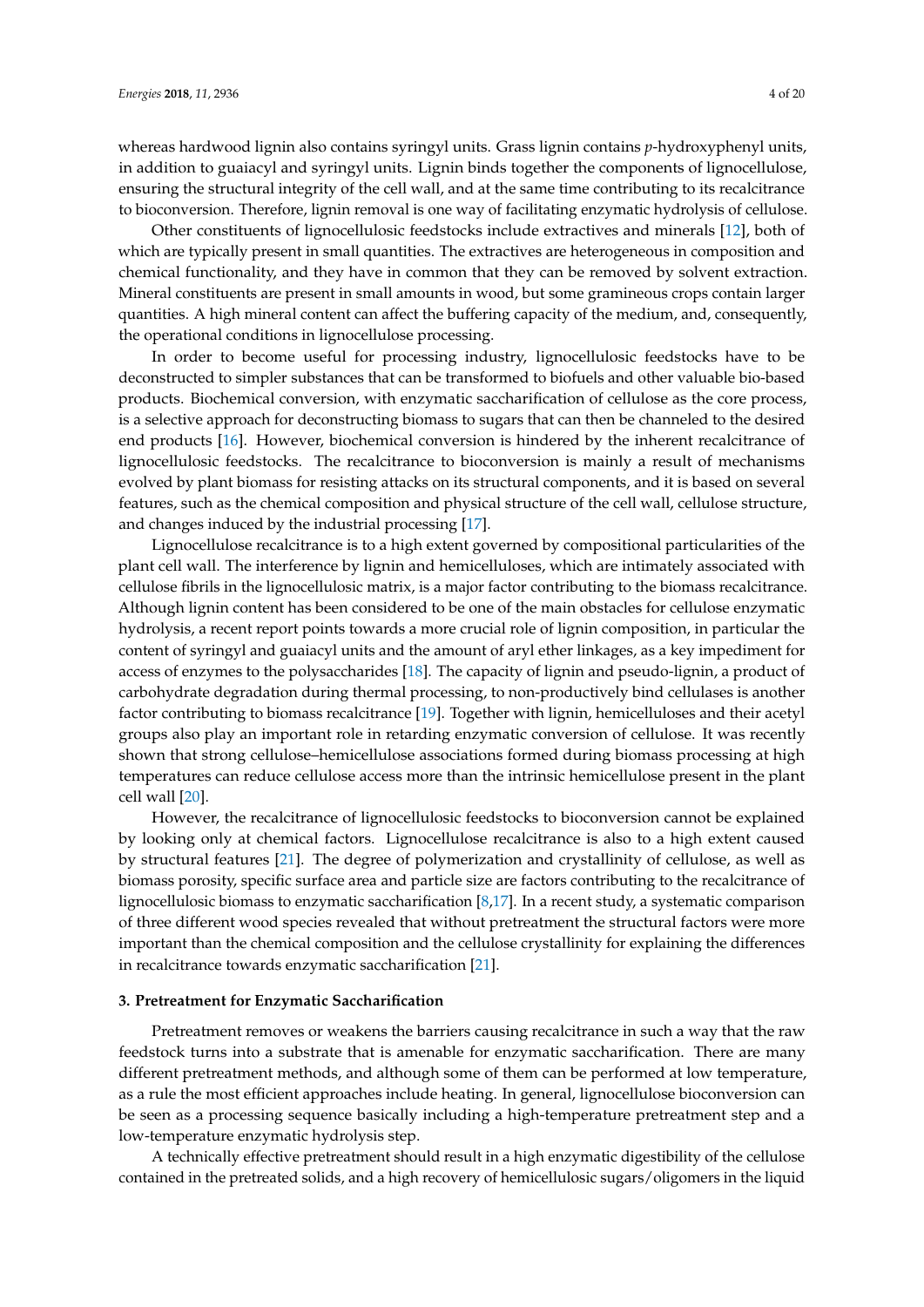fraction with a minimal formation of inhibitors of microbial and enzymatic processes [\[22\]](#page-16-0). Removal of hemicelluloses or their acetyl groups, disrupting the lignin sheath, decreasing the crystallinity and degree of polymerization of cellulose or increasing the porosity of the substrates are some of the mechanisms behind the enhancement of enzymatic digestibility by different pretreatments [\[23\]](#page-16-1). To be economically attractive, the pretreatment should allow handling high solids loads with minimal energy demand and low capital and operational cost [\[24\]](#page-16-2). The most industrially mature pretreatment methods are thermochemical processes, in which lignocellulosic feedstocks are mixed with an aqueous medium, either in liquid state or as steam, alone or in the presence of an impregnating chemical, and then subjected to a high-temperature treatment. Hydrothermal processing, either alone or with dilute acid or reinforced by steam explosion, and mild alkaline pretreatments are among the best-known thermochemical methods of interest for industrialization of bioconversion processes. Some methods developed in the pulping industry also have potential for large-scale application. There are also some pretreatment approaches that are of high academic interest, but that are still rather far from being mature for commercial application. An overview of some of the most relevant to date methods is presented in Table [1,](#page-7-0) and some details are discussed below.

Hydrothermal processing is an effective and technologically-mature pretreatment method, which can be implemented following several approaches, and it has been proven for many different lignocellulosic feedstocks. In the most basic hydrothermal pretreatment (HPT) approach, which is known also as liquid hot water pretreatment, autohydrolysis, and hydrothermolysis [\[25\]](#page-16-3), the raw material is suspended in water, which by means of high pressure is forced to remain in liquid state at temperatures around 200 ℃ for a certain time. Under those conditions, the hydronium ions resulting from water auto-ionization and from organic acids catalyze the solubilization of hemicelluloses, which are removed to a high extent without being largely hydrolyzed (Table [1\)](#page-7-0). Simultaneously, lignin is relocalized on the biomass surface, cellulose is hydrated, and the pore size of the fibers is enlarged. All those phenomena result in an increase of the surface area available for enzyme penetration and, consequently, the potential of cellulose saccharification is largely improved. Advantages include that there is no use of chemical additives and no requirement of expensive anticorrosion materials. The effects on hemicelluloses are, however, rather limited, and the method has been used primarily for less recalcitrant forms of lignocellulose. Although the commercial-scale operation of HPT-based plants is not yet a reality, the technology has been successfully demonstrated in the production of ethanol, lignin pellets and molasses from wheat straw by the companies Inbicon and Dong Energy in their demonstration-scale biorefinery in Kalundborg, Denmark.

Hydrothermal pretreatment with dilute acid (HPT-DA), also known as dilute-acid pretreatment or dilute-acid prehydrolysis, is a method of uppermost relevance for industrial implementation. It is performed by mixing biomass with a diluted acid, commonly sulfuric acid below 2% (*w/w*), and heating the suspension to around 200  $\degree$ C for a short time [\[23\]](#page-16-1). For some applications it is also effective to run the process at lower temperatures combined with longer residence times. HPT-DA efficiently removes hemicelluloses by almost complete hydrolysis to sugars. HPT-DA typically leads to some increase of the crystallinity of the material. A small portion of the lignin is also removed, even though severe conditions can lead to an apparent increase due to pseudo-lignin formation. In spite of the increase of the crystallinity of cellulose, HPT-DA results in a strong improvement of cellulose convertibility due to increased surface area and pore accessibility, hemicellulose solubilization, and shrinking of lignin through coalescence [\[26\]](#page-16-4). Although HPT-DA has some weaknesses regarding the requirement for the materials that are used for manufacture of reactors and the formation of inhibitory by-products, its effectiveness, technical straightforwardness, and technological readiness make it one of the most attractive choices for large-scale projects. The classical dilute-acid technology and/or other acid-based pretreatment approaches are implemented in most of the current commercial plants and demonstration projects for the development of cellulosic ethanol and biorefineries [\[27\]](#page-16-5).

Another leading technology is hydrothermal pretreatment with steam explosion (HPT-SE), which consists of heating the feedstock with superheated steam to around 200 °C for a certain time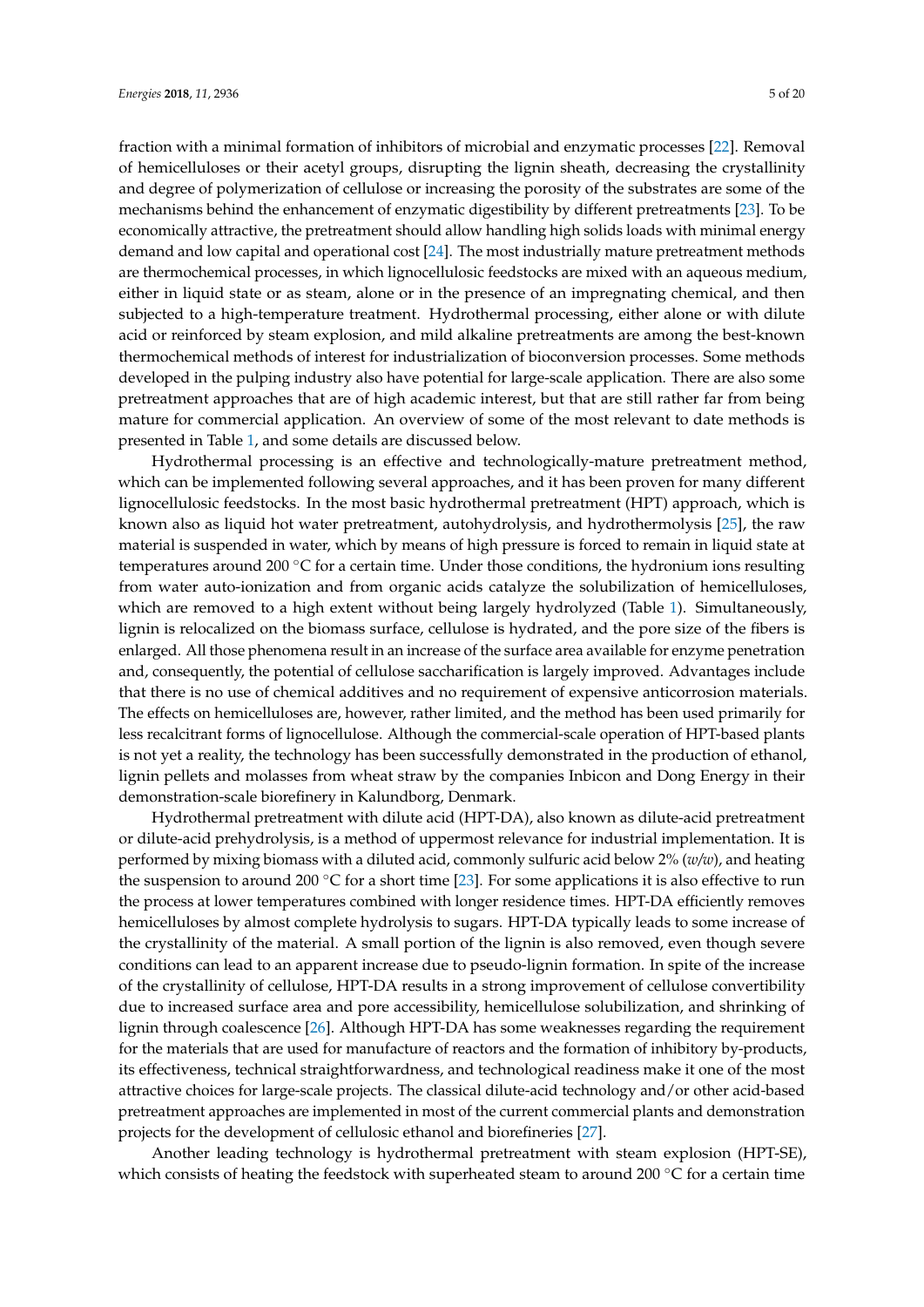and then depressurizing the system by a rapid discharge using a quick-action valve. The operation temperature and the holding time can vary depending on the nature of the feedstock. During the pretreatment, in which chemical and physical effects are combined, the plant cell wall structure is disrupted by the steam, and the hemicelluloses are solubilized/hydrolyzed to different extent depending on the operational conditions and on the presence of chemical additives. HPT-SE can be performed with no addition of chemicals, and in that case, as in the basic HPT, the process is catalyzed by autohydrolysis, but it can also be assisted by impregnation with external agents, such as  $SO_2$ ,  $H_2SO_4$ , or NaOH. When  $SO_2$  or  $H_2SO_4$  are used, hemicelluloses are hydrolyzed in the same way as in dilute-acid pretreatment, while the use of NaOH leads to solubilization of hemicellulosic oligomers without major hydrolysis. If no chemicals are added, the pH drops due to the release of acetic acid and uronic acids, and there is some resemblance with the acid-catalyzed process. Lignin is only slightly removed but, due to melting and depolymerization/repolymerization reactions, it undergoes redistribution over the cell wall leading to a higher exposure of cellulose fibres [\[23\]](#page-16-1). As a result of removal of hemicelluloses and redistribution of lignin, the accessibility of enzymes to cellulose is enhanced, which leads to a high degree of saccharification using relatively low loading of cellulases. The enzymatic convertibility can further be improved if the pretreated solids are subjected to delignification, for instance by an alkali treatment, before the addition of cellulases. Since HPT-SE is effective for a wide variety of bioresources ranging from herbaceous crops to highly recalcitrant softwood feedstocks, it is an attractive option for commercial application, and there are ongoing upscaling attempts by several companies in different countries (Table [1\)](#page-7-0).

Mild alkaline pretreatment methods are performed with NaOH or other bases, which catalyze the saponification of the ester bonds crosslinking hemicelluloses and lignin, and cellulose peeling reactions. As a result, a large part of lignin is removed, cellulose is depolymerized and its digestibility is improved. Hemicelluloses are partially solubilized, but to a lower degree than in acid and autohydrolytical pretreatments (Table [1\)](#page-7-0). Also some of the mild alkaline methods are modifications of hydrothermal processing, and can be seen as hydrothermal pretreatments with alkali (HPT-Al). In general, they require milder conditions than those used in the aforementioned HPT methods, and in some cases they can be run at room temperature. Apart from processes using strong alkalis, lime pretreatment, ammonia recycle percolation (ARP), and aqueous ammonia soaking (AAS) are promising technologies [\[28\]](#page-16-6).

In addition to ARP and AAS, which are typical mild alkaline pretreatments, ammonia can also be used in AFEX (ammonia fiber expansion), a rather different processing approach. In AFEX, lignocellulose is heated with liquid ammonia, and the pressure of the system is first increased as result of ammonia volatilization, and then decreased by a sudden release in a comparable way as in HPT-SE. The effect of the high-pressure ammonia on biomass, combined with the explosive discharge, results in decrystallization of cellulose, prehydrolysis of hemicellulose, and modification of the lignin structure. Neither lignin nor hemicelluloses are solubilized, but their distribution is altered after extraction/redeposition phenomena, and that increases the porosity of the cell wall and the enzyme accessibility (Table [1\)](#page-7-0). Some strengths of AFEX are the low biomass degradation, the almost complete recovery of the pretreatment chemical, and no requirement of washing prior to enzymatic hydrolysis or of addition of nutrients to the fermentation [\[29\]](#page-16-7). The weaknesses include that it is a capital-intensive process, it has a high energy requirement in the ammonia recovery step, and it is not effective for feedstocks with high lignin content [\[28\]](#page-16-6).

Based on traditional chemical pulping processes, some pretreatment methods of commercial interest have been proposed. The  $BALI^{TM}$  (Borregaard Advanced Lignin) process and the SPORL (Sulfite Pretreatment to Overcome Recalcitrance of Lignocellulose) process, which are both based on sulfite pulping, are two examples. These methods remove most of the lignin and variable amounts of hemicelluloses depending on the pH and temperature. By taking advantage of the existing infrastructure and knowledge in the pulping industry, the sulfite-based pretreatment processes have a great potential for commercialization [\[30\]](#page-16-8). The BALI<sup>TM</sup> pretreatment has been verified by Borregaard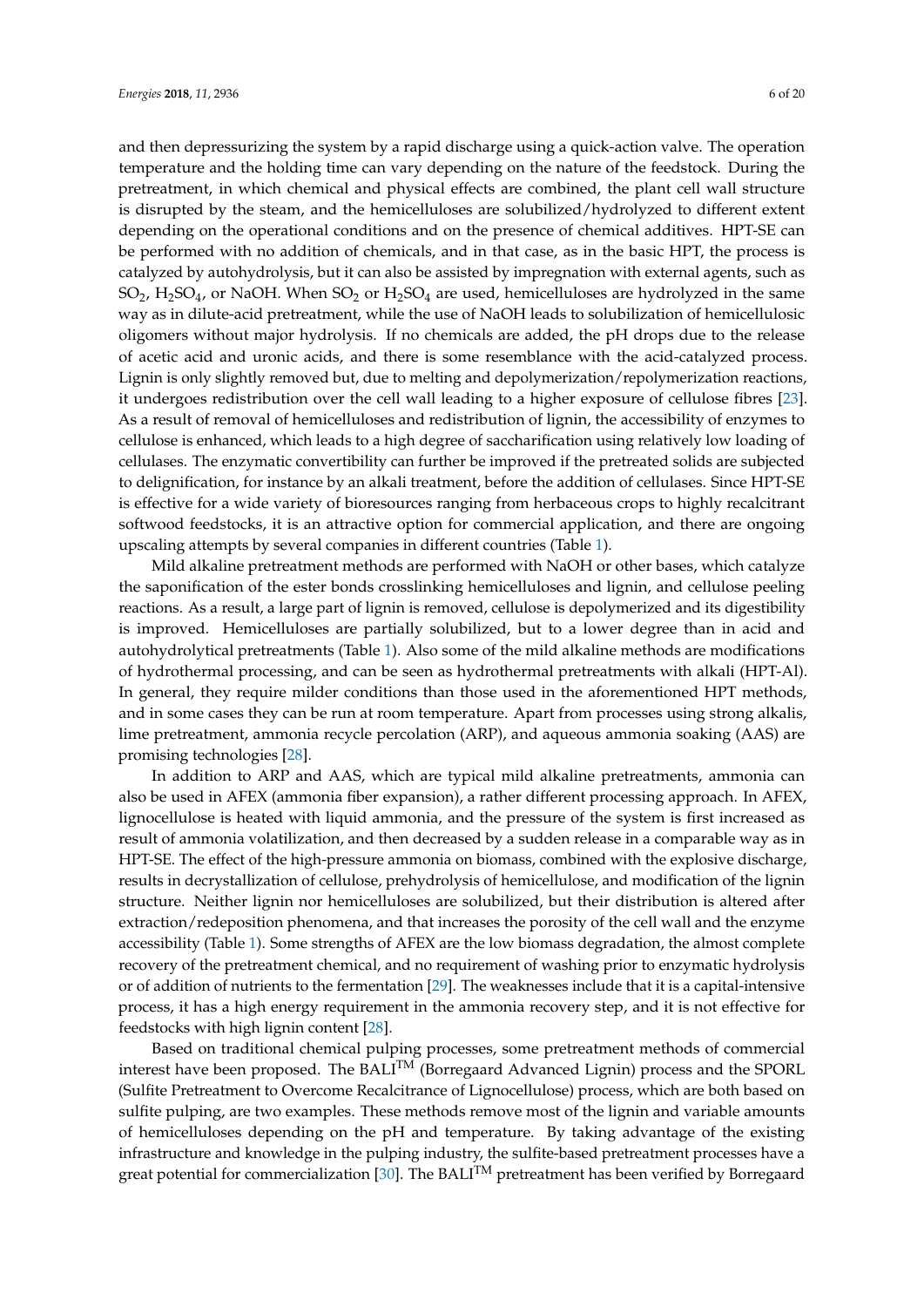in a demonstration plant in Sarpsborg, Norway (Table [1\)](#page-7-0). Chemical pulping processes, which primarily target lignin, result in a pretreated material that is amenable to enzymatic digestion, but drawbacks include high capital costs and the use of large amounts of chemical additives.

Using organic solvents, such as alcohols and organic acids, was initially investigated as an unconventional pulping alternative. It has developed into organosolv pretreatment, which relies on penetration of the solvent into lignocellulose pores to promote physical deconstruction and thus providing improved accessibility to the cellulose. As other chemical pulping methods, the organosolv process causes extensive delignification. Different degrees of solubilization of hemicelluloses can be achieved depending on the operational conditions. Cellulose is partially depolymerized and decrystallinized, and its susceptibility to enzymatic hydrolysis is improved. To be effective, organosolv pretreatment requires an operating temperature above 200 °C, but if the process is catalyzed, for instance by an acid, it can be run at much lower temperatures. Since the cost of the solvents is an important issue for industrial applications, recycling is required for reducing operational costs [\[31\]](#page-16-9). However, the possibility of producing valuable by-products from the isolated high-quality lignin can possibly offset the high cost of the operations with solvents. The potential of organosolv pretreatment for industrial application has been investigated in pilot plants, such as those operated by Lignol and Chempolis (Table [1\)](#page-7-0).

Other developments based on experience from the pulping industry have led to the use of oxidants, such as ozone, oxygen, or hydrogen peroxide, for removing lignin and thus pretreat lignocellulose for enzymatic saccharification [\[23\]](#page-16-1). The oxidants disrupt the lignin-carbohydrate association, cause some solubilization of hemicelluloses, and reduce cellulose crystallinity. Oxidative methods are usually combined with other methods, and although they are generally performed at moderate temperatures, the range of operational conditions can be rather wide depending on the method they are combined with, and sometimes operations close to 200  $^{\circ}\textrm{C}$  can be required.

The potential of ionic liquids (ILs), organic salts that remain in liquid state below 100  $\degree$ C, for pretreatment of lignocellulosic materials has been intensively investigated during the last years. Because of their excellent dissolution performance, high chemical and thermal stability, and the fact that they are non-flammable, ILs are considered attractive green solvents for cellulose. Upon solubilization in ILs and further regeneration from the solution, cellulose turns into a material with high surface area, low crystallinity, reduced interference by lignin and hemicelluloses, and consequently with improved enzymatic hydrolysis efficiency. The capability of the IL to disorder the cell wall structure has been found to be an important factor governing its effect on recalcitrance [\[32\]](#page-16-10). Analysis of mass balances indicate that substantial fractions of the lignocellulosic feedstocks are often lost during IL pretreatment [\[32,](#page-16-10)[33\]](#page-16-11). Furthermore, the high cost for producing the ILs and for recovering them after pretreatment, together with the energy required for homogenization are challenges to be faced in order to meet the demands for large-scale application [\[34\]](#page-16-12).

There has been a lot of discussion about physical and biological pretreatment methods, which indeed have interesting features regarding their effects on biomass recalcitrance, but their development as independent pretreatment methods is limited by serious drawbacks. Physical pretreatment methods include mechanical disintegration and irradiation. They lead to structural disruption and reduction of the particle size and crystallinity of the raw material, which results in some improvement of the enzymatic digestibility. However, since the energy requirements for achieving high cellulose conversion are far too high, these methods are of interest only if used in combination with other techniques or as a preparative step before other processes are applied [\[35\]](#page-16-13). In biological pretreatment, the ligninolytic enzyme system of lignin-degrading microorganisms, especially white-rot fungi, is used to remove lignin from lignocellulose. Advantages include low energy consumption and capital costs. However, due to the slow rate, biological pretreatment is relevant only if combined with other methods or with storage prior to other forms of pretreatment [\[36\]](#page-16-14).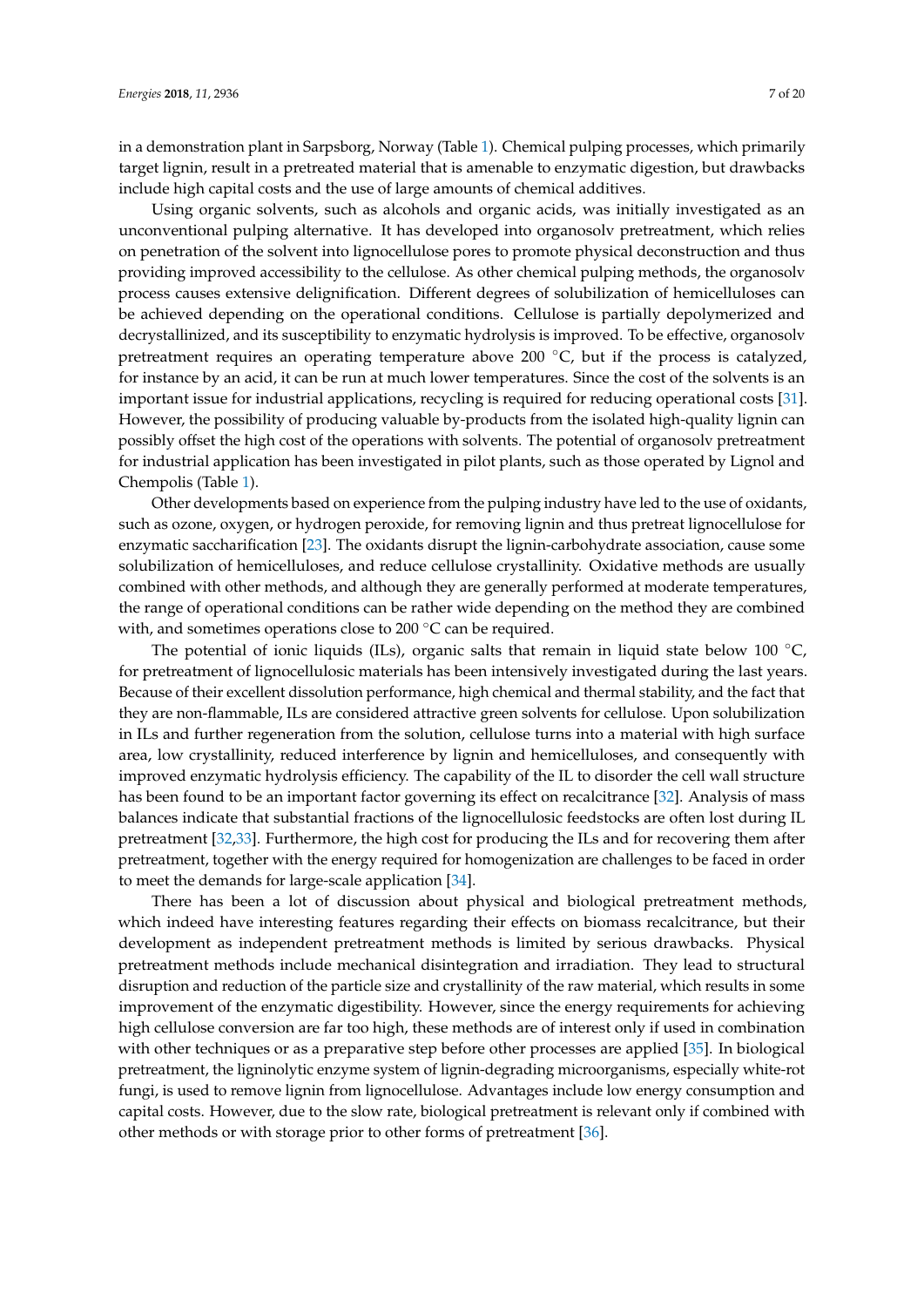<span id="page-7-0"></span>

| Method                                                       | <b>Typical Temperature</b><br>and Reaction Time          | Chemicals                                      | <b>Effects</b> on<br>Hemi-Celluloses                     | <b>Effects on Lignin</b>                            | <b>Effects on Cellulose</b>                                               | <b>Examples of Upscaling Attempts</b>                                                               | Ref.              |
|--------------------------------------------------------------|----------------------------------------------------------|------------------------------------------------|----------------------------------------------------------|-----------------------------------------------------|---------------------------------------------------------------------------|-----------------------------------------------------------------------------------------------------|-------------------|
| Hydrothermal<br>pretreatment                                 | ~170-230 °C, 10-30 min                                   | None                                           | Partial<br>solubilization                                | Slight removal                                      | Slight crystallinity increase                                             | Inbicon (Denmark)                                                                                   | $[25]$            |
| Hydrothermal<br>pretreatment with<br>dilute acid             | ~120-230 °C,<br>from a few sec to $\sim$ 1 h             | $H2SO4$ , HCl,<br>$H_3PO_4$<br>organic acids   | Complete<br>hydrolysis                                   | Disruption and<br>redistribution,<br>slight removal | Partial depolymerization,<br>slight crystallinity increase                | Iogen-Raízen (Brazil), POET-DSM<br>(USA), Iogen (Canada),<br>Blue Sugars (USA)                      | [23, 26, 27]      |
| Hydrothermal<br>pretreatment with<br>steam explosion         | ~160-230 °C,<br>$\sim$ 1-30 min                          | None, $SO_2$ , $H_2SO_4$ ,<br>$H_3PO_4$ , NaOH | Partial to complete<br>solubilization,<br>de-acetylation | Slight removal and<br>modification                  | Slight crystallinity increase                                             | Sekab (Sweden), Abengoa (Spain),<br>Beta Renewables (Italy), Verenium<br>(USA), Greenfield (Canada) | [23, 24, 27]      |
| Mild alkaline methods                                        | ~25–180 $^{\circ}$ C, from a few<br>min to several weeks | NaOH, KOH,<br>$Ca(OH)2$ , NH <sub>4</sub> OH   | Partial<br>solubilization,<br>deacetylation              | Significant<br>removal                              | Crystallinity decrease,<br>depolymerization                               | DuPont Danisco (USA)                                                                                | $\left[28\right]$ |
| <b>AFEX</b>                                                  | 40-100 $\,^{\circ}$ C,<br>$5-45$ min                     | NH <sub>3</sub>                                | Deacetylation                                            | Structural changes                                  | Crystallinity decrease                                                    | DEINOVE-MBI (USA)                                                                                   | [28, 29]          |
| Chemical pulping<br>(Kraft, sulfite, soda,<br>or organosoly) | 90-250 °C, 30-60 min                                     | Depends on<br>process                          | Variable removal                                         | Extensive removal                                   | No removal, but degree of<br>polymerization and<br>crystallinity affected | Borregaard (Norway), Lignol<br>(Canada), Chempolis (Finland)                                        | [30, 31]          |
| Oxidative methods                                            | From room temperature<br>to ~200 $^{\circ}$ C            | $O_3$ , $O_2$ , $H_2O_2$                       | Partial removal                                          | Significant<br>removal                              | Partial depolymerization,<br>marginal crystallinity increase              | BioGasol (Denmark)                                                                                  | [23]              |
| Ionic liquids                                                | ~80-130 °C                                               | Ionic liquids                                  | Solubilization                                           | Solubilization                                      | Decrystallization                                                         |                                                                                                     | $[32 - 34]$       |

**Table 1.** Overview of common pretreatment methods.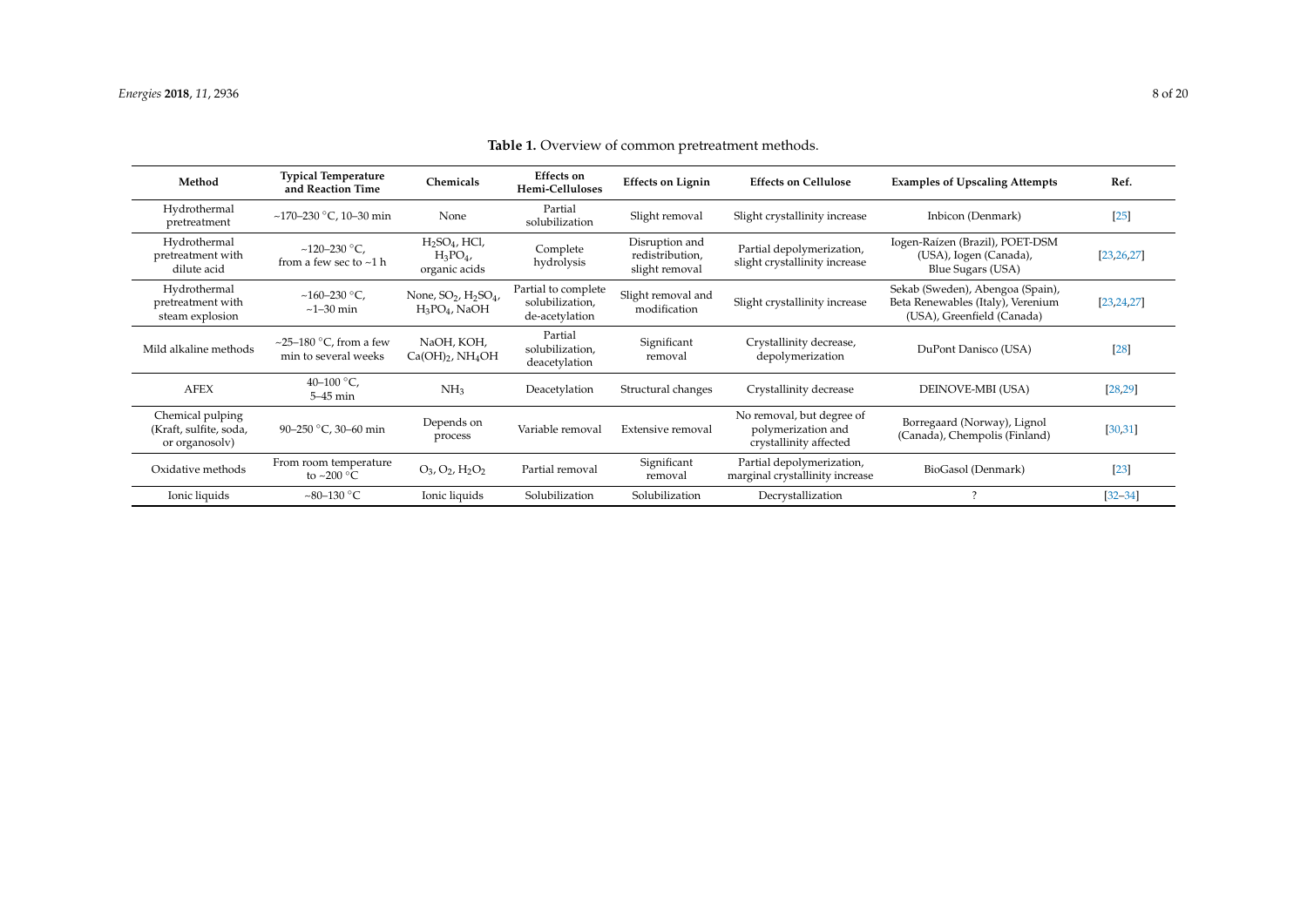Enzyme preparations that are used for saccharification of lignocellulosic feedstocks contain a large number of different enzymes that act in synergy to degrade cellulose to sugar [\[37\]](#page-16-26). The most studied microbial producer of cellulolytic and hemicellulolytic enzymes is the ascomycete *Trichoderma reesei* (teleomorph *Hypocrea jecorina*) [\[38\]](#page-16-27). Analysis using two-dimensional gel electrophoresis revealed the identity of 52 protein spots in the extracellular medium of *T. reesei*, and more than 300 protein spots were observed [\[39\]](#page-16-28). Another proteomics study covered the quantification of 230 extracellular *T. reesei* proteins [\[40\]](#page-16-29). These studies exemplify the complexity of extracellular enzyme preparations used for degradation of lignocellulose.

Enzymes that have commonly been recognized to be involved in the degradation of cellulose to glucose include the hydrolases cellobiohydrolase, endoglucanase, and β-glucosidase (cellobiase) [\[37\]](#page-16-26). Cellobiohydrolases split off cellobiose from the ends of cellulose chains, whereas endoglucanases create a larger number of cellulose chain ends by hydrolysis of glycosidic linkages in the interior of the chains. β-Glucosidase hydrolyzes cellobiose to glucose. More recently, oxidoreductases have also been found to play a role in enzymatic saccharification of cellulose. Although its role in wood biodegradation is not yet fully understood, lytic polysaccharide monooxygenase (LPMO) can assist other cellulolytic enzymes by disrupting crystalline cellulose in a reaction driven by molecular oxygen [\[41,](#page-16-30)[42\]](#page-16-31). Thereby the cellulose is made more accessible to other enzymes.

As xylans are typically the quantitatively most important type of hemicelluloses in agricultural residues and in hardwood, many enzyme preparations used for saccharification of lignocellulose also contain xylanases, xylosidases, and acetyl esterases. Xylanase-rich enzyme preparations are sometimes added separately to boost the hydrolysis of xylan-rich feedstocks (Table [2\)](#page-11-0). However, xylan is more susceptible to acid hydrolysis than is cellulose, and it is the hemicelluloses that are the main target for hydrothermal pretreatment under acidic conditions. If acid catalysts such as sulfuric acid and sulfur dioxide are included in the pretreatment, the result may be almost quantitative degradation of the hemicellulose, even for the most recalcitrant forms of lignocellulose, such as softwood [\[43\]](#page-17-0). Therefore, the effects of adding hemicellulases to the reaction mixture are related to both the feedstock and the type and the severity of the pretreatment.

Enzymatic saccharification of biomass often relies on commercial enzyme preparations. One of the commercial cellulolytic enzyme preparations that have been most used in scientific studies, Novozymes' Celluclast 1.5 L, is based on enzymes from *T. reesei*. As Celluclast 1.5 L contains relatively low β-glucosidase activity, it has often been supplemented with Novozym 188 (Table [2\)](#page-11-0), a β-glucosidase-rich enzyme preparation derived from the ascomycete *Aspergillus niger*. Enzyme preparations developed more recently typically contain sufficient quantities of β-glucosidase activity to use without further supplementation.

The enzyme dosages vary widely depending on the purpose of the enzymatic saccharification. Enzyme loading descriptions include activity assays, such as filter paper units (FPUs) and CMCase (carboxymethyl cellulase) activity, mg enzyme protein per g glucan or per g (DW, dry weight) biomass, as well as simple gravimetric or volumetric loadings. With regard to gravimetric and volumetric loadings, it is important to keep in mind that most commercial enzyme preparations are provided in liquid form and mainly consist of solvent and additives. For example, the protein content of Celluclast 1.5 L and Novozym 188 has been reported to be 4.0 and 5.1 % (*w/v*), respectively [\[44\]](#page-17-1).

The enzymatic saccharification step is typically performed for 24–72 h at a temperature of 45–50  $^{\circ}$ C, at a pH of around 5, and with agitation (Table [2\)](#page-11-0). Sometimes, additives such as antimicrobial agents and surfactants are used (Table [2\)](#page-11-0). As the reaction mixtures are typically not aseptic, antimicrobial agents are used to prevent sugar consumption by bacterial contaminants. Certain surfactants, such as Tween 20, have been found to improve enzymatic saccharification of cellulose [\[45\]](#page-17-2).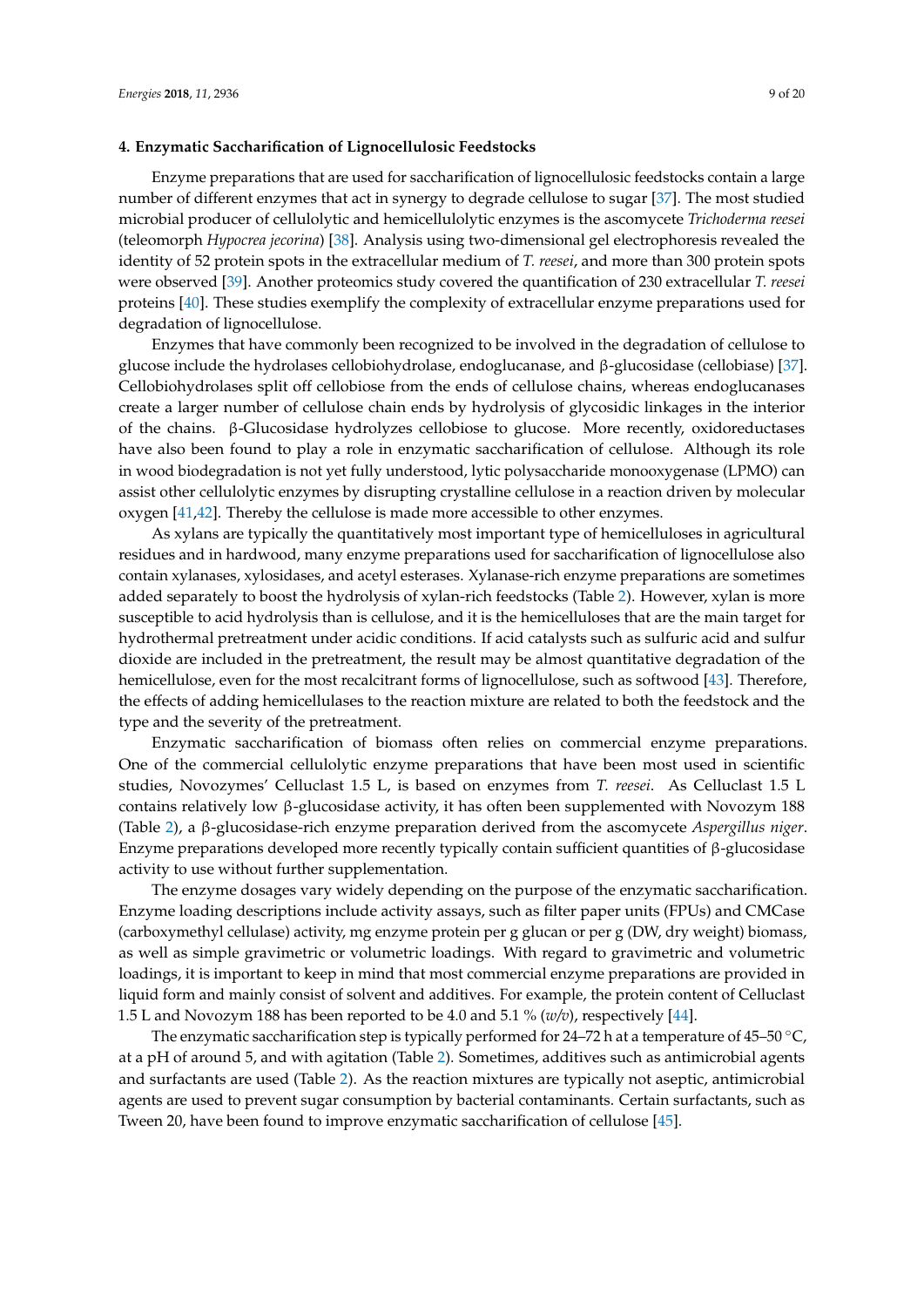The increased sugar concentration resulting from enzymatic saccharification is not a linear function of the time. Jeoh et al. recently reviewed the literature on kinetics of enzymatic saccharification of cellulose, and concluded that further studies are needed to develop a mechanistic model that accurately predicts the time course of the reaction [\[46\]](#page-17-3). Typical batchwise saccharification processes are characterized by a three-phase curve consisting of an initial rapid phase targeting easily accessible cellulose, an intermediate phase with moderate hydrolysis rate targeting cellulose that is more difficult to access, and a final slow phase targeting recalcitrant cellulose [\[10\]](#page-15-8). By the end of the intermediate phase, about 70% of the initial quantity of cellulose has been hydrolyzed [\[10\]](#page-15-8). Preparative enzymatic saccharification typically aims at conversion of  $\geq$ 70% of the glucan of the feedstock, since the sugar yield is a critical factor in biochemical conversion. As the purpose of analytical saccharification is to reveal differences in susceptibility rather than to achieve a high sugar yield, the reaction is often not allowed to proceed as far as to  $\geq 70\%$  glucan conversion. In most cases, only the end value, the sugar yield, is reported. To better capture the complexity of cellulose degradation, samples are sometimes taken both during the reaction (for determination of the glucose production rate) and at the end of the reaction (for determination of the glucose yield) e.g., [\[47](#page-17-4)[,48\]](#page-17-5).

### **5. Analytical-Scale Pretreatment and Enzymatic Saccharification**

## *5.1. Pretreatment and Enzymatic Saccharification*

Research laboratories with focus on assessment of lignocellulosic feedstocks for biofuel production use analytical enzymatic saccharification to screen large sets of samples. Figure [1](#page-1-0) and Table [2](#page-11-0) provide an overview of different approaches to analytical-scale saccharification [\[43,](#page-17-0)[47–](#page-17-4)[73\]](#page-18-0). The main intention of analytical-scale studies is to use small amounts of biomass to screen many samples and parameters, for example with regard to comparison of different feedstocks, genetic modifications, environmental variants, different parts of plants, and different pretreatment methods. The selection of approach depends on the type of feedstock and the cell wall composition, the recalcitrance, the amount of material available for analysis, the number of biomass samples to be screened, the level of detailed information emanating from the experiments, etc. Semi-automated and HTP (high-throughput)-based methods often cover both enzymatic saccharification without pretreatment and combined pretreatment and enzymatic saccharification (Figure [1\)](#page-1-0). Some of these approaches are based on robotic platforms starting from the diminution step and further on all the way to analysis of the products obtained after saccharification or fermentation (Figure [1,](#page-1-0) Table [2\)](#page-11-0).

The first step is particle size reduction to facilitate uniform dispersion of biomass to vials or microplates in a reproducible manner (Figure [1\)](#page-1-0). The sample size in these assays usually varies from a few mg to several g (Table [2\)](#page-11-0). Because of the small sample size even a slight variation in the experimental process will have significant impact on the outcome. Diminution has been achieved using Wiley knife mills (Thomas Scientific, Swedesboro, NJ, USA), ZM 200 centrifugal mills (Retsch, Haan, Germany), and MM400 bead mills (Retsch). Robotic platforms for biomass grinding and dispersion have also been used [\[62](#page-18-1)[–64\]](#page-18-2). A few studies (Table [2\)](#page-11-0) have included a size fractionation step (Figure [1\)](#page-1-0) that provides a defined size interval by using sieving systems, such as the AS 200 (Retsch). As the rate of enzymatic saccharification is dependent on the surface area of the particles, it is advantageous to utilize a well-defined material. Many studies have been performed using particle sizes in the range 0.1–1.0 mm (20–80 mesh size) (Table [2\)](#page-11-0). One investigation has been based on poplar handsheets that were punched into small disks of uniform thickness mimicking filter paper discs [\[65\]](#page-18-3). Pulping, preparation of hand sheets and disks, and dispensation of the disks into microtiter plate wells is labor intensive and time consuming, but useful for screening of enzyme mixtures. As yield calculations are typically based on the DW, drying and moisture content analysis is typically a part of the operations.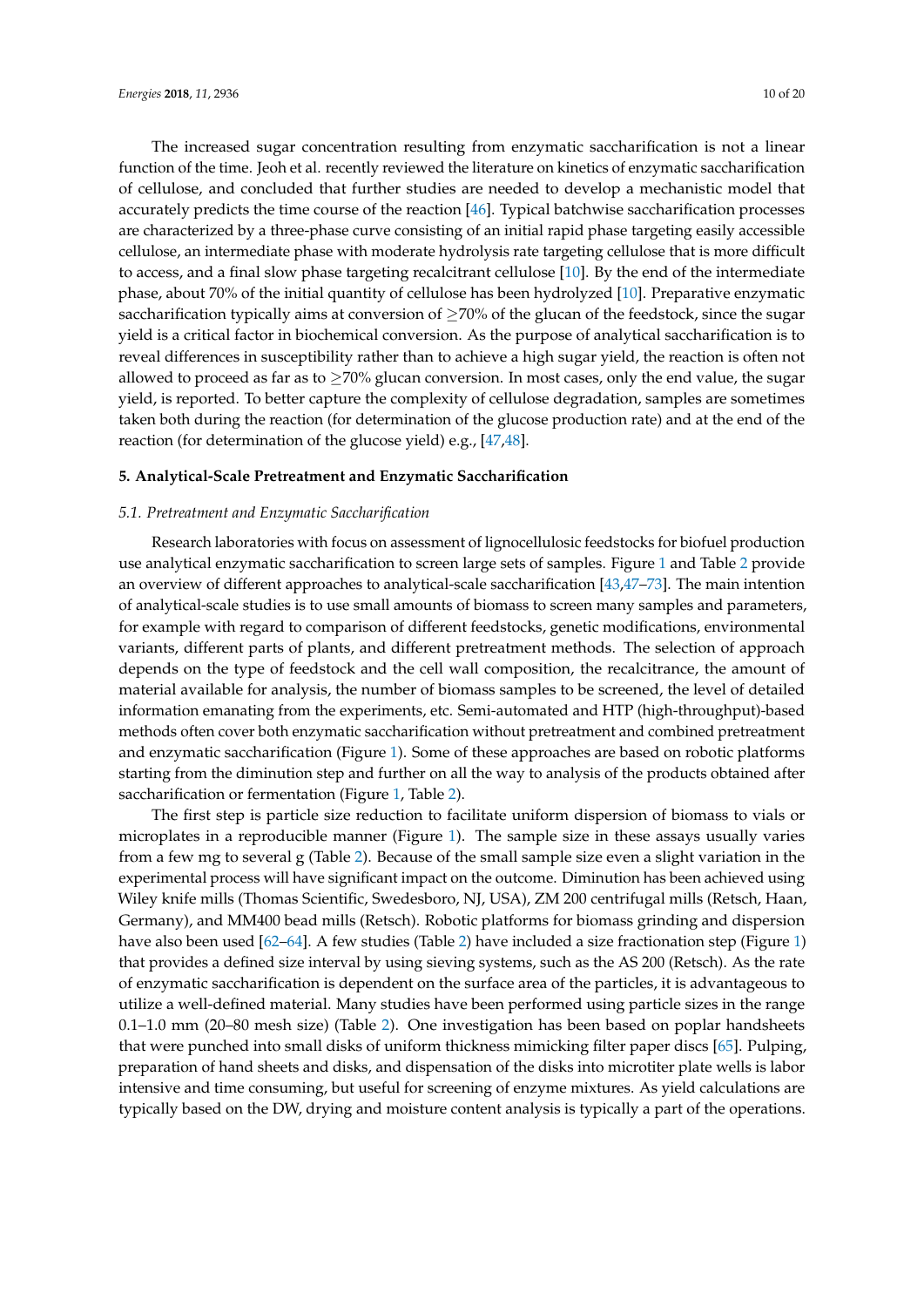The next step is selection of equipment and conditions for pretreatment (Figure [1\)](#page-1-0). Pretreatment equipment that has been used for analytical enzymatic saccharification include both non-pressurized and pressurized systems. Non-pressurized systems include water baths [\[64,](#page-18-2)[66\]](#page-18-4) and heat blocks [\[62](#page-18-1)[,63\]](#page-18-5), and typical temperatures are in the range 80–90 ◦C (Table [2\)](#page-11-0). Pressurized systems include autoclaves [\[61](#page-18-6)[,67\]](#page-18-7), ASE 350 Accelerated Solvent Extractor (Dionex, Sunnyvale, CA, USA) [\[68\]](#page-18-8), Parr reactors (Parr Instrument Company, Moline, IL, USA) [\[65](#page-18-3)[,69](#page-18-9)[,70\]](#page-18-10), single-mode microwave systems [\[54–](#page-17-6)[59\]](#page-17-7) (Table [2\)](#page-11-0), and partially or fully automated robotic systems for 96-well plate format [\[46–](#page-17-3)[50\]](#page-17-8) (Table [2\)](#page-11-0). One investigation has been based on transparent plastic microtiter plates for solvation of biomass using ionic liquids where biomass dissolution was determined by measuring scattered light [\[74\]](#page-18-11). Studer et al. [\[51](#page-17-9)[,52\]](#page-17-10) used a pressurized steam-chamber reactor with a Hastelloy 96-well format insert with individual metal cups with automated dispension. Selig et al. [\[70\]](#page-18-10) used a similar approach, with 96-well metal plates in SBS (Society for Biomolecular Screening) format instead of individual cups, where the plates could be stacked in the reactor to handle large sets of samples in one run. In both these cases the 96-well plates were made of metal to withstand high temperatures and dilute-acid pretreatment.

Most analytical-scale studies have been based on HPT using either steam, dilute acid, or dilute alkali (Table [2\)](#page-11-0). In these cases, HPT was performed in pressurized chambers including autoclaves, robotic single-mode microwave systems, steam chambers (custom-made for quick heating and cooling), and Parr reactors. Alkaline pretreatment with sodium hydroxide has been performed using non-pressurized systems, such as heating blocks [\[62,](#page-18-1)[63\]](#page-18-5) and waterbaths [\[64\]](#page-18-2). Pretreatment with ionic liquids has also been carried out using non-pressurized systems, and at a temperature of 100 ◦C [\[32](#page-16-10)[,60](#page-17-11)[,73\]](#page-18-0). For aqueous pretreatment systems, the conditions have varied from 4% sulfuric acid to 0.5 N sodium hydroxide, from 80 to 200  $^{\circ}$ C, and from 3 to 1440 min (Table [2\)](#page-11-0). Thus, the lower temperature range used for analytical enzymatic saccharification differs considerably compared to what is commonly used for preparative experiments and the time periods are sometimes much longer than for normal pretreatment (Table [1\)](#page-7-0). These differences can have a strong impact on the efficiency of the pretreatment, especially with regard to solubilization and hydrolysis of hemicelluloses.

The approaches differ with regard to potential separation of the solid and liquid phases after pretreatment (Figure [1,](#page-1-0) Table [2\)](#page-11-0). In some studies, the solids have been collected by centrifugation and thoroughly washed and neutralized with water and buffer [\[43,](#page-17-0)[47,](#page-17-4)[48,](#page-17-5)[54–](#page-17-6)[60,](#page-17-11)[71,](#page-18-12)[73\]](#page-18-0), while in other studies there has only been a neutralization step using concentrated buffer to adjust the pH prior to the enzymatic digestion step (Table [2\)](#page-11-0). Separation and washing is laborious, but the advantage is that more detailed information can be gathered from the experiment. If the solids are separated and washed, the subsequent enzymatic digestion becomes a direct measurement of the susceptibility of the pretreated lignocellulose to the enzymatic digestion. Furthermore, it becomes possible to distinguish between sugars formed during the pretreatment and during the enzymatic saccharification. If there is no separation of the liquid and solid phases, the ionic strength will become higher through pH adjustment using strong buffer, substances that inhibit enzymes and microorganisms are still left with the pretreated material and can affect subsequent biocatalytic reactions, and the sugar analysis will give the combined value for sugar formed during pretreatment and during enzymatic saccharification.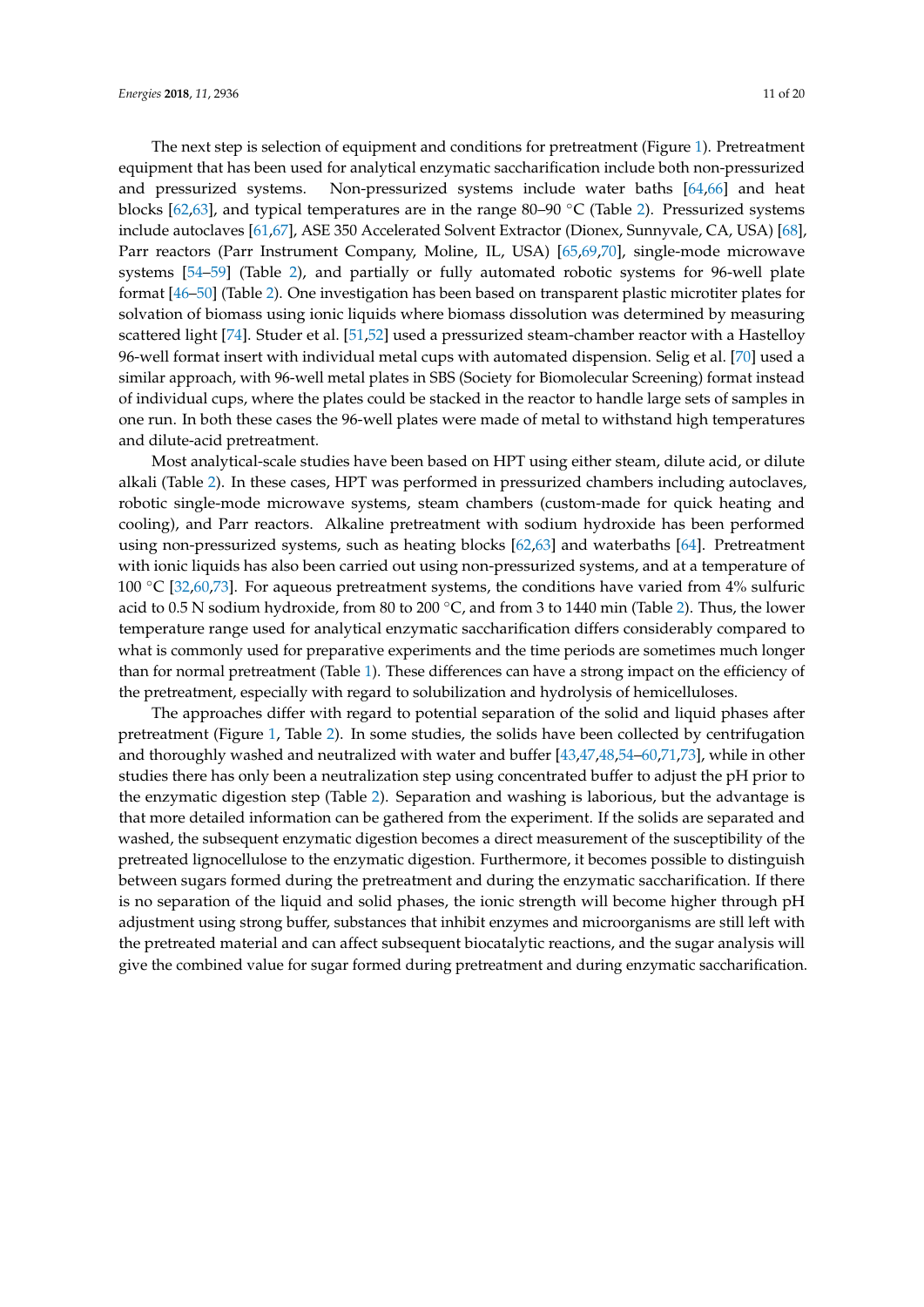<span id="page-11-0"></span>

| Approach                                                                                                  | Feedstock; Particle Size;<br>Loading (DW)                                                                       | <b>Pretreatment Conditions</b>                                                                                            | Solid-Liquid Separation;<br>Wash                                         | <b>Enzymatic Saccharification</b><br>(ES)                                      | <b>Analysis Methods</b>                                                    | <b>Sugar Yield (Control)</b>                                                          | Ref.        |
|-----------------------------------------------------------------------------------------------------------|-----------------------------------------------------------------------------------------------------------------|---------------------------------------------------------------------------------------------------------------------------|--------------------------------------------------------------------------|--------------------------------------------------------------------------------|----------------------------------------------------------------------------|---------------------------------------------------------------------------------------|-------------|
| Preparative PT (organosolv)<br>and analytical-scale ES (MTP)                                              | Yellow poplar wood; 1.76 g<br>wood chips per hand sheet<br>$(PT)$ ; 1.78 mg disk per<br>well (ES)               | Ethanol-Organosolv at<br>195 °C for ~90'                                                                                  | Yes; Washes with ethanol<br>$(70\%)$ and $H_2O$                          | Desalted A and E separately;<br>0.1 M AB (WC); pH 5.0; 50 °C;<br>24 h; 600 rpm | Glu (ES)-HPLC-PAD, enzyme<br>coupled assay (GOX-PRX).                      | 82% Cel⇔Glu in 24 h.                                                                  | [65]        |
| With and w/o preparative PT<br>(AFEX). Analytical-scale<br>ES (MWP)                                       | Corn stover; $< 0.1$ mm; $1 \text{ kg}$<br>BM (PT); 1000 µl PT slurry<br>$(0.25-1\% \text{ G load}, \text{ES})$ | AFEX (1 kg NH <sub>3</sub> ) at 90 °C<br>for 5' (instantaneous<br>pressure release)                                       | No; dried overnight to<br>remove NH <sub>3</sub>                         | C and B; $0.05$ M CB (WC); pH<br>4.8; 50 °C; 24 h; 375 rpm                     | Glu-HPLC-RID,<br>spectrophotometric assay<br>(Glu bio-enzymatic assay kit) | $20\%$ G $\Leftrightarrow$ Glu (ES w/o PT);<br>$90\%$ G $\Leftrightarrow$ Glu (PT+ES) | [69]        |
| Combined PT and ES + ES<br>w/o PT (HTDP method).<br>HPT with acid or PT with<br>alkali in micronic tubes. | Corn stover, A. thaliana;<br>$<$ 0.35 mm (robotic); 1.5 mg<br>powder per micronic tube                          | PT with alkali (6.25 or<br>62.5 mM NaOH) at 90 °C<br>for 180', or HPT with 2%<br>$H_2SO_4$ at 120 °C for 45'              | No: Neutralized with<br>0.03 M CB, HCl, or NaOH                          | G; 0.03 M CB (WC); pH 4.5;<br>50 °C; 20 h;<br>end-over-end rotation            | Glu-GOX-PRX; Xyl-XDH;<br>Total Mono content-alditol<br>acetate/GC method.  | Up to 1500 nmol (0.27 mg)<br>$Glu/mg$ BM                                              | [64]        |
| Combined PT (HPT) and ES<br>in Hastelloy 96-well format                                                   | Poplar (around 755 variants);<br><1 mm; 5 mg per well                                                           | HPT at 180 °C for 40'                                                                                                     | No; Neutralized with 1 M<br>CB, pH 5.0                                   | C and B; 1 M CB (NC), pH 5.0,<br>40 °C, 72 h, static incubation                | Glu-GOX-PRX; Xyl-XDH;<br>Mono-HPLC-RID                                     | TSY (Glu+Xyl):<br>$0.17 - 0.64$ g/g BM                                                | $[70]$      |
| Combined HTP-PT (HPT)<br>and $ES + ES w/o PT$<br>(Hastelloy 96-well format)                               | P. trichocarpa (47 phenotypes);<br>$0.180 - 0.85$ mm; 2.6 mg;<br><2% solids                                     | HPT (180 °C for 18'<br>or $160^{\circ}$ C for 28'.<br>or 140 °C for 464')                                                 | No; Neutralized with 1 M<br>CB pH 4.95                                   | C and F; 1 M CB (NC);<br>pH 4.95; 50 °C; 72 h; 150 rpm.                        | Mono-HPLC-RID                                                              | TSY: 0.437-0.68 g/g BM<br>$(PT+ES); 0.05-0.40 g/gBM$<br>(ES w/o PT)                   | $[51 - 53]$ |
| Combined PT (PT with acid<br>or alkali) and ES<br>(96 MWP format).                                        | A. thaliana, Brachypodium,<br>poplar, maize, barley, tobacco;<br>powder; 4 mg per well                          | PT with $0.5-4\%$ H <sub>2</sub> SO <sub>4</sub> or<br>0.5 N NaOH, 90 °C,<br>time variable depending<br>on plant material | Yes; 0.025 M AB wash                                                     | Desalted A and B; 0.025 M<br>AB; pH 4.5; 50 $\degree$ C; shaking               | RS-MTBH assay; Mono<br>(PTL and ES)-HPAEC-ECD                              | Tobacco WT: 50 µmol (9 mg)<br>Glu/gBM                                                 | [62, 63]    |
| Combined PT (HPT) and ES                                                                                  | A. mangium (transgenic);<br>powder; 100 mg                                                                      | HPT at 120 °C for 3'                                                                                                      | Yes; H <sub>2</sub> O wash                                               | H; 0.05 M AB; pH 4.8; 0.02%<br>Tween-20; 45 °C; 48 h;<br>$135$ rpm             | RS (ES)-Somogyi-<br>Nelson method; Glu<br>(ES)-GOX method                  | 9.4 mg RS/100 mg BM,<br>6.8 Glu mg/100 mg.                                            | [61]        |
| Combined PT (HPT with acid<br>using ASE 350) and ES.                                                      | 156 different feedstocks:<br>corn stover, poplar, etc.;<br>$<$ 2 mm; $3 g$                                      | HPT with 1% H <sub>2</sub> SO <sub>4</sub> at<br>110-200 °C for 13'<br>(7' heating, 6' static)                            | Yes; H <sub>2</sub> O wash                                               | D; 0.1 M CB; pH 4.8; 48 h;<br>5-7 days                                         | Glu and Xyl (PTL and<br>ES)-HPLC-RID                                       | Corn stover: PT+ES 0.309 g<br>Glu and $0.228$ g $Xyl/g$ BM.                           | [68]        |
| Combined PT (HPT with<br>alkali using Hastellov 96-well<br>format) and ES.                                | Switchgrass, P. tremuloides;<br>$0.180 - 0.85$ mm; $4.5$ mg                                                     | HPT with 1% NaOH at<br>120 °C for 10-1440'                                                                                | No; diluted with H <sub>2</sub> O,<br>neutralized with 1 M CB,<br>pH 4.5 | C and F; 1 M CB (NC); pH<br>4.95; 50 °C; 72 h; 150 rpm.                        | Mono-HPLC-RID                                                              | Poplar: 49-69% (Glu+Xyl);<br>Switch-grass: 85% (Glu)                                  | $[72]$      |
| Combined PT (PT with acid)<br>and $ES + ES w/o PT$                                                        | P. tremula $\times$ P. alba<br>(green house); powder; 10 mg                                                     | PT with 1 ml of 1 N HCl<br>at 80 °C for 120'                                                                              | Yes; H <sub>2</sub> O wash, 70% $(v/v)$<br>ethanol, and 100% acetone     | Desalted A and B; AB pH 4.8;<br>50 °C; 48 h                                    | Glu in ES (with and $w/o$<br>PT)-GOX-PRX assay                             | 16–18% Cel⇔Glu                                                                        | [66]        |
| HTDP: combined PT (HPT<br>with acid or PT with alkali)<br>and ES                                          | P. tremula $\times$ P. alba<br>(field grown); powder; 1.5 mg                                                    | HPT with $0.4$ M $H_2SO_4$<br>$(120 °C, 45')$ , or PT with<br>6.25 or 62.5 mM NaOH<br>(90 °C, 180')                       | No; Neutralized with acid<br>or base depending on PT.                    | Desalted A and B; AB pH 4.8;<br>50 °C; 48 h                                    | <b>HPLC-RID</b>                                                            | 16–69% Cel⇔Glu                                                                        | [67]        |

Table 2. Examples of studies involving analytical-scale enzymatic saccharification <sup>a,b</sup>.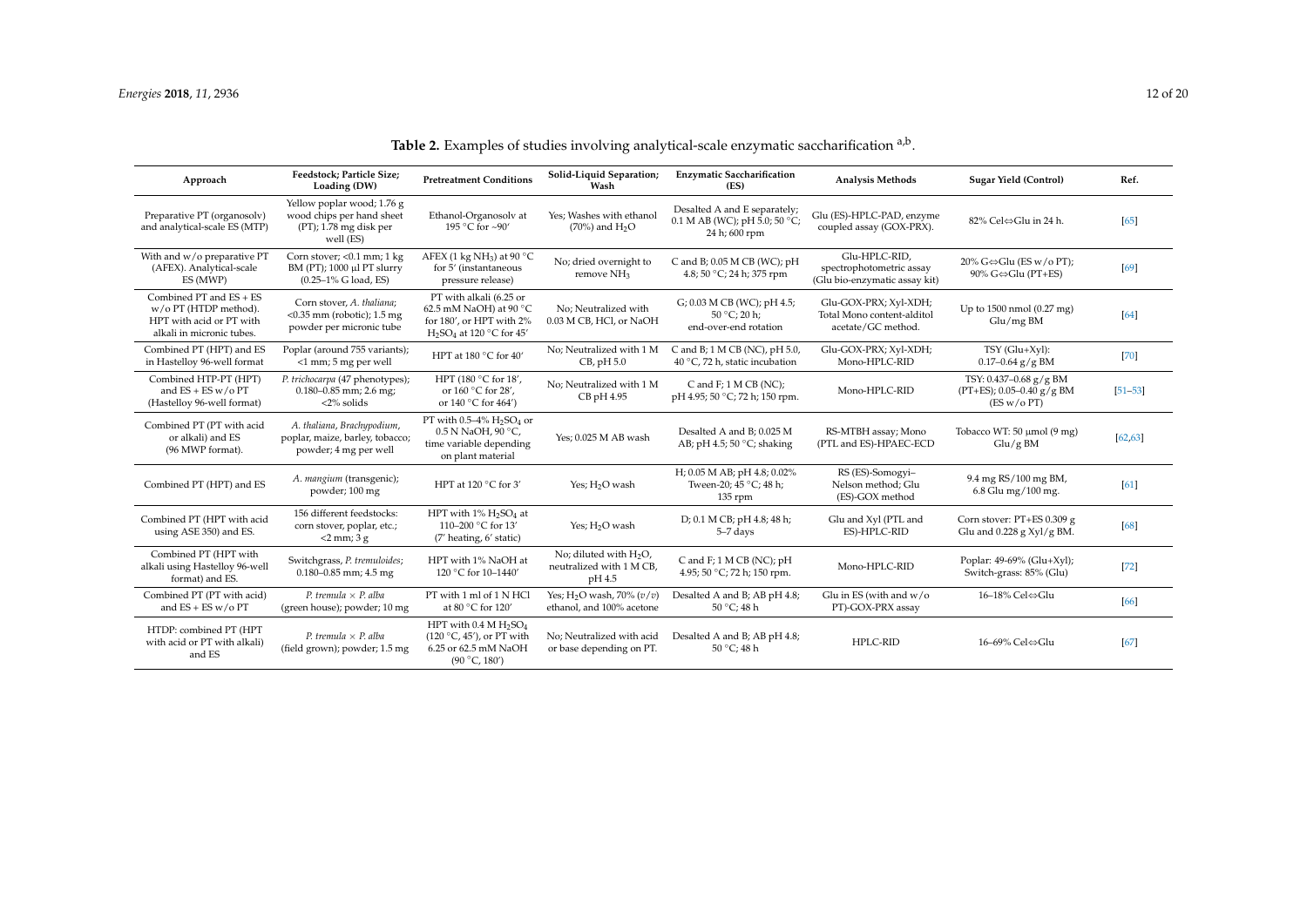**Table 2.** *Cont*.

| Approach                                                                                                 | Feedstock; Particle Size;<br>Loading (DW)                  | <b>Pretreatment Conditions</b>                                                                                         | Solid-Liquid Separation;<br>Wash                        | <b>Enzymatic Saccharification</b><br>(ES)                    | <b>Analysis Methods</b>                                                                   | <b>Sugar Yield (Control)</b>                                                                                          | Ref.                    |
|----------------------------------------------------------------------------------------------------------|------------------------------------------------------------|------------------------------------------------------------------------------------------------------------------------|---------------------------------------------------------|--------------------------------------------------------------|-------------------------------------------------------------------------------------------|-----------------------------------------------------------------------------------------------------------------------|-------------------------|
| Combined PT (HPT with acid<br>using robotic single-mode<br>microwave system) and<br>$ES + ES W / O PT$ . | Hybrid aspen; 0.1–0.5 mm;<br>$50 \,\mathrm{mg}$            | HPT with $1\%$ H <sub>2</sub> SO <sub>4</sub> at<br>165 °C for 10'                                                     | Yes; H <sub>2</sub> O wash and<br>$0.05$ M CB (pH 5.2). | A and B; 0.05 M CB pH 5.2; 45<br>$^{\circ}$ C; 72 h; 170 rpm | Mono (PTL and<br>ES)-HPAEC-ECD;<br>Glu (ES)-GOX; ACA<br>(PTL)-HPAEC-CD                    | Glu $(g/gBM): 0.1-0.25 g (ES);$<br>$0.35 - 0.5$ g (PT+ES)                                                             | $[47, 48, 54 - 58, 71]$ |
| Combined PT (HTP with acid<br>using robotic single-mode<br>micro-wave system) and<br>$ES + ES W / O PT.$ | Scots pine, Norway spruce;<br>$0.1 - 0.5$ mm; 50 mg        | HPT with $2-4\%$ H <sub>2</sub> SO <sub>4</sub> at<br>180 °C for 5-30'                                                 | Yes; H <sub>2</sub> O wash and<br>$0.05$ M CB (pH 5.2). | A and B; 0.05 M CB; pH 5.2;<br>$45^{\circ}$ C; 72 h; 170 rpm | Mono (PTL and<br>ES)-HPAEC-ECD;<br>Glu (ES)-GOX; ACA<br>(PTL)-HPAEC-CD                    | Glu $(g/g$ BM): 0.03–0.10 g<br>$(ES); 0.1-0.34 g (PT+ES)$                                                             | [59, 60]                |
| Combined IL-PT and<br>$ES + ES w/o PT$                                                                   | Hybrid aspen, Norway<br>spruce; 0.1–0.5 mm; 50 mg          | 950 mg IL ([Bmim]<br>[HSO <sub>4</sub> ], [Bmim][Ac],<br>[Bmim][Cl], or<br>[Amim][Ac]) at $100^{\circ}$ C<br>for 1200' | Yes; H <sub>2</sub> O wash and 0.05<br>M CB (pH 5.2).   | A and B; 0.05 M CB; pH 5.2;<br>$45^{\circ}$ C; 72 h; 170 rpm | Mono (PTL and<br>ES)-HPAEC-ECD; Glu-GOX;<br>ACA (PTL)-HPLC-RID;<br>furans (PTL)-HPLC-DAD. | Glu $(g/g \text{ BM})$ : aspen, 0.1 g<br>$(ES)$ , 0.13–0.35 g (PT+ES);<br>spruce, $0.03$ g (ES), $0.4$ g<br>$(PT+ES)$ | [43,60,73]              |
| PT (HPT) and $ES + ES w/o$<br>PT (Hastelloy 96-well format)                                              | P. deltoides, Switch grass, Rice;<br>$0.85 - 1$ mm; $5$ mg | HPT at 180 °C for 17.5'                                                                                                | No.                                                     | D; 1.0 M CB (NC); pH 5.0;<br>50 °C; 70 h; static incubation  | Glu-GOX-PRX; Xyl-XDH                                                                      | Poplar: (0.32 g Glu and 0.17 g<br>$Xyl$ ) / g BM                                                                      | [49, 50, 53]            |

<sup>a</sup> AB, acetate buffer; ACA, aliphatic carboxylic acids; BM, biomass; Cel, cellulose; CD: conductivity detector; CB, citrate buffer; DAD, Diode array detector; DW, dry weight; ECD, electrochemical detector; ES, enzymatic saccharification; G, glucan; Glu, glucose; GOX, assay based on glucose oxidase; GOX-PRX, assay based on glucose oxidase and peroxidase; HPT, hydrothermal pretreatment; HTP, high throughput; HTDP, High-throughput digestibility platform; HPAEC, high-performance anion-exchange chromatography; IL, ionic liquid; Mono, monosaccharides; MTP, microtiter plate; MTBH, 3-methyl-2-benzothiazolinone hydrozone; MWP, microwell plates; NC: concentration used for neutralization; PAD, pulsed amperometric detector; PT, pretreatment; PTL, pretreament liquid; RID, refractive index detector; RS, reducing sugar; TSY, Total sugar yields; XDH, assay based on xylose dehydrogenase; Xyl, xylose; WC: working concentration; without, w/o. <sup>b</sup> Enzyme preparations (supplier/manufacturer): A, Celluclast 1.5L from *T. reesei* ATCC 26921 (Sigma-Aldrich, St. Louis, MO, USA); B, Novozym 188 from *A. niger* (Sigma-Aldrich); C, Spezyme CP (Genencor International, Rochester, NY); D, Cellic CTec2 (Sigma-Aldrich); E, Cellulase from *Penicillium sp* (MSUBC1) (laboratory preparation); F, Multifect xylanase (Genencor); G, Accellerase 1000 (Genencor); H, Cellulase preparation from *Trichoderma viridae* (Meicelase; Meiji Seika, Tokyo, Japan).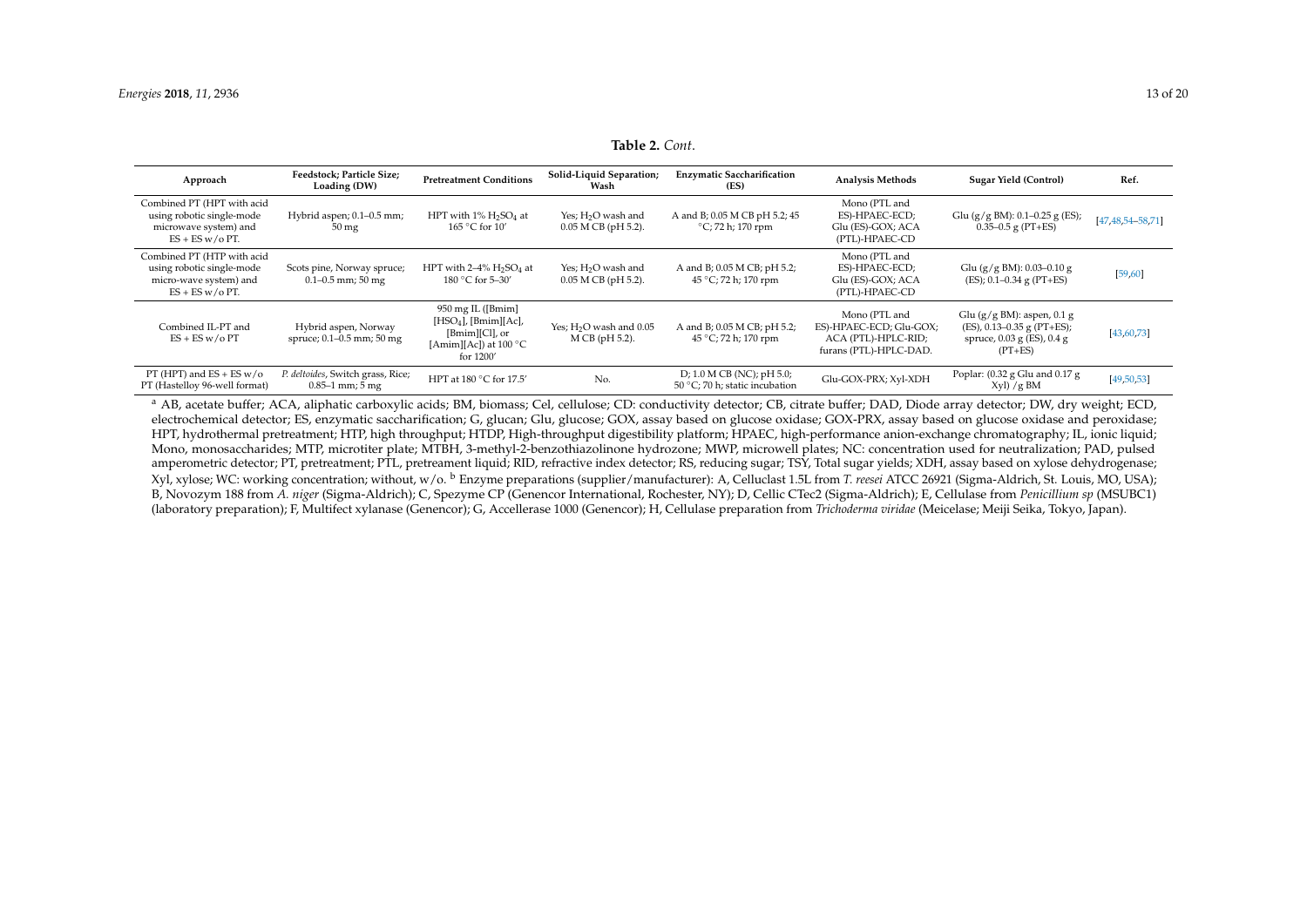The next step will be the enzymatic saccharification. Most analytical-scale approaches have relied on commercially available cellulase preparations, such as Celluclast 1.5 L (from *T. reesei* ATCC 26921) (supplied by Sigma-Aldrich, St. Louis, MO, USA), Spezyme CP (from *T. reesei*) (Genencor International, Rochester, NY, USA), Accelerase 1000 (from *T. reesei*) (Genencor), and Cellic CTec2 (Sigma-Aldrich), β-glucosidase preparations, such as Novozym 188 (from *A. niger*) (Sigma-Aldrich), and hemicellulase preparations, such as Multifect xylanase (from *T. reesei*) (Genencor). As further detailed in Table [2,](#page-11-0) a combination of two or sometimes three of the aforementioned enzyme preparations have often been used to assure efficient degradation of the lignocellulosic biomass. In some enzymatic saccharification assays, the enzyme preparations were desalted prior to use to remove low-molecular-weight substances, especially sugars that could otherwise cause feedback inhibition of enzymes [\[62,](#page-18-1)[63](#page-18-5)[,65\]](#page-18-3). As mentioned above, a separation step or at least a neutralization step to reach a suitable pH for the enzymatic reaction is typically included. If not, very high enzyme loadings may be required to counteract suboptimal conditions during the enzymatic digestion step [\[51,](#page-17-9)[52\]](#page-17-10). Some studies have included attempts to follow the reaction rate at different phases of cellulose saccharification by taking multiple samples rather than focusing only on end-point values. These studies have included sampling after 1, 2, 3, 6, 12, 24, 48, and 72 h [\[65](#page-18-3)[,69\]](#page-18-9), or sampling at an early time point (2 or 4 h) and then at the end of the reaction (72 h) [\[21](#page-15-19)[,57–](#page-17-22)[60\]](#page-17-11). The sugar yield from the different approaches listed in Table [2](#page-11-0) ranges from as low as 9 mg of reducing sugar per gram biomass [\[62](#page-18-1)[,63\]](#page-18-5) to as high as 0.5 g of glucose per gram biomass [\[48\]](#page-17-5). These yields depend on several factors, such as type of feedstock, particle size, pretreatment severity, and conditions for enzymatic saccharification.

## *5.2. Analysis of Reaction Mixtures*

After the enzymatic reaction, or possibly after the fermentation step if that is included in the procedure, the liquid samples generated after pretreatment, enzymatic saccharification, combined pretreatment and enzymatic saccharification, and/or fermentation are analyzed using one or several analytical methods (Figure [1\)](#page-1-0). The analytical methods that are used vary from simple spectrophotometric methods (for reducing sugars, and most enzyme-based assays) to more sophisticated methods, such as high-performance liquid or anion-exchange chromatography (HPLC and HPAEC), mass spectrometry (MS), and capillary electrophoresis (CE) (Figure [1\)](#page-1-0). As indicated in Table [2,](#page-11-0) monosaccharide sugars (typically arabinose, galactose, glucose, xylose, and mannose), aliphatic acids (acetic acid, formic acid, and levulinic acid), and furan aldehydes (furfural and 5-hydroxymethyl furfural) are the most common analytes. Most HTP procedures rely on spectrophotometric enzyme-linked analysis methods (Table [2\)](#page-11-0), as they are simpler to automate. However, they provide less detailed information than the more sophisticated methods.

Spectrophotometric assays can be chemical based or enzyme based. Chemical-based assays for determination of reducing sugar include the dinitrosalicylic acid (DNS) [\[75,](#page-18-26)[76\]](#page-18-27), the Nelson–Somogyi [\[77\]](#page-18-28), the bicinchoninic acid (BCA) [\[78\]](#page-18-29), and the 3-methyl-2-benzothiazolinonehydrazone (MBTH) methods [\[79\]](#page-18-30). The DNS method, especially, is widely used for this purpose. The carbonyl group at the reducing end of the sugars reduces 3,5-dinitrosalicylic acid to 3-amino-5-nitrosalicylic acid with a concomitant increase in absorbance at 540 nm. The DNS assay has low sensitivity and requires alkaline pH and temperatures around 100 ◦C for color development. The BCA method (562 nm) and the Nelson-Somogyi method (660 nm), which are more sensitive than the DNS assay, are based on the reduction of cupric ions to cuprous ions by the reducing groups of the sugars. The main drawback of these methods is the interference of protein with the reaction. The MBTH method (620 nm), which is also more sensitive than the DNS method, can be carried out under acidic conditions. Due to the higher sensitivity, lower concentration samples can be used for the analysis. The main disadvantage is interference of oligomeric sugars from the PTL (pretreatment liquid) and the enzymatic hydrolysate, especially if the β-glucosidase and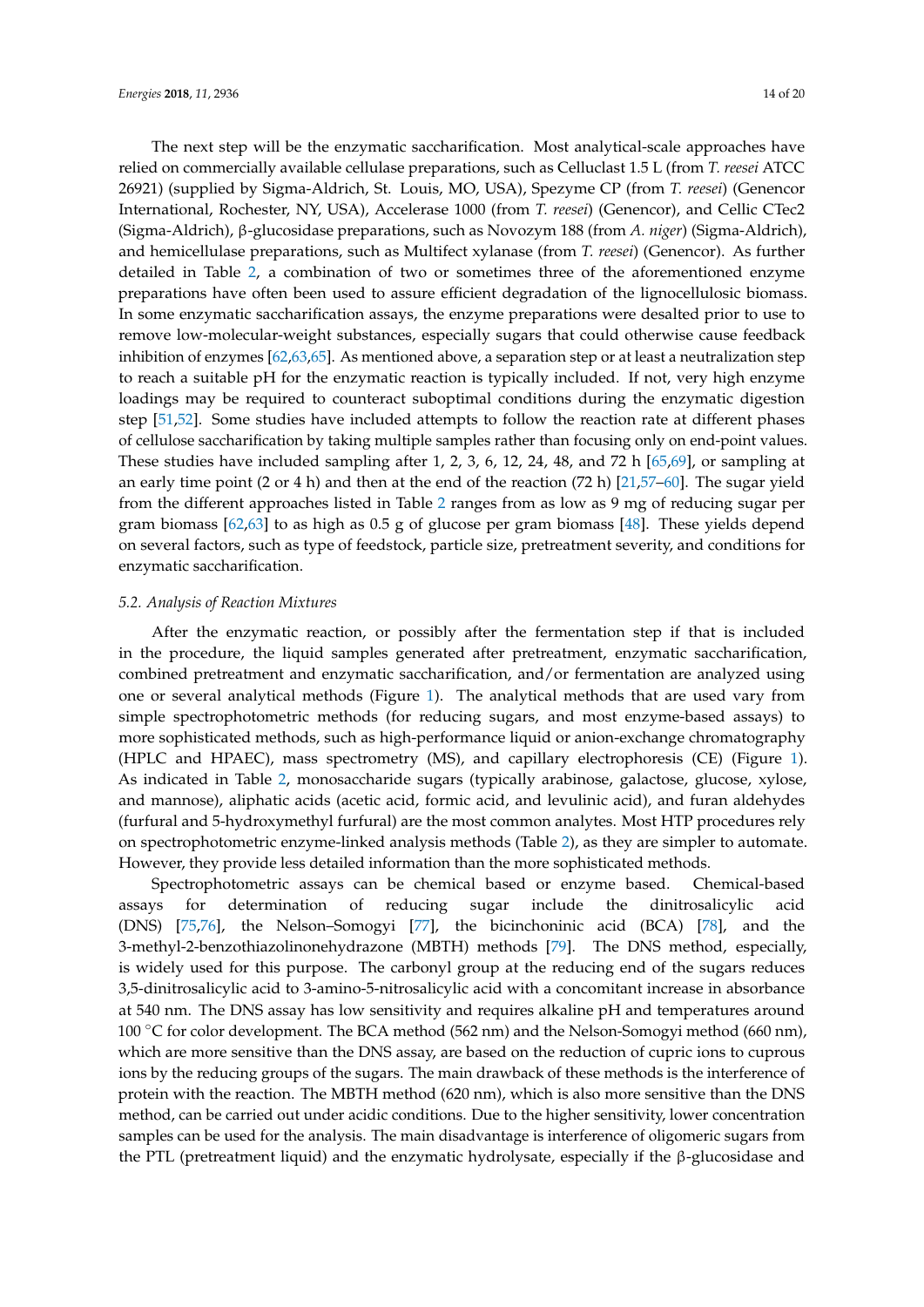xylosidase activities are low. Gomez et al. downscaled this assay for use in a 96-well format HTP platform [\[62,](#page-18-1)[63\]](#page-18-5).

The enzyme-based assays, which are also based on redox reactions, are more sensitive than the reducing sugar assays, as they are specific for the target sugar detected. Glucose is analyzed by using (i) glucose oxidase (GOX), (ii) the coupled glucose oxidase and peroxidase method (GOX-PRX) [\[80\]](#page-18-31), and (iii) the hexokinase and glucose-6-phosphate dehydrogenase method or glucose bio-enzymatic method [\[81\]](#page-18-32). Many researchers have used the GOX-based glucometer-strip method as an initial check point for the release of glucose in the enzymatic reaction mixture (Table [2\)](#page-11-0). This is a quick and simple method for estimating glucose concentrations. In the GOX-PRX assay, GOX oxidizes glucose to gluconic acid while peroxidase oxidizes O-dianisidine. The reaction is stopped by adding hydrochloric or sulfuric acid, and the formation of red color is monitored at 510 nm. The glucose-6 phosphate dehydrogenase (GDH) and xylose dehydrogenase (XDH) methods are coupled assays that are typically performed at room temperature for 5–30 min. NAD<sup>+</sup> (nicotinamide adenine dinucleotide, oxidized form) is reduced to NADH (nicotinamide adenine dinucleotide, reduced form), which is monitored at 340 nm. Although these enzyme-linked assays are widely used in HTP platforms, disadvantages include that they are typically more expensive than assays based only on chemicals, that the enzymes are sensitive to deactivation by inhibitors in the PTL, and that they are sensitive to interference caused by oligomeric sugar. In addition to the above-mentioned widely used assays, some researchers have also used immobilized enzymes to analyze glucose and xylose [\[82–](#page-19-0)[85\]](#page-19-1).

Analyses of reaction mixtures using sophisticated instrumental analysis are more sensitive and precise and can be used for analysis of multiple sugars, aliphatic acids, and furan aldehydes. Chromatographic separation methods, such as HPLC and HPAEC, combined with refractometric, pulsed amperometric, electrochemical, and conductivity detection have been widely used by many researchers to analyze monosaccharides, such as glucose, xylose, galactose, arabinose, and mannose, disaccharides, such as cellobiose, aliphatic acids, such as acetic acid, formic acid, and levulinic acid, and furan aldehydes, such as furfural and 5-hydroxymethyl furfural (Table [2\)](#page-11-0). In addition, tandem mass spectrometry (MS-MS) [\[86\]](#page-19-2), gas chromatography-mass spectrometry (GC-MS), and capillary electrophoresis (CE) [\[87\]](#page-19-3) with electrochemical detection have also been used. The main drawbacks of these methods, at least with regard to the HTP format, is the requirement of sample preparation by filtration and sometimes neutralization and derivatization, and the long retention times, which typically amount to more than 20 min per sample. In addition, purchase of instruments, columns, and detectors, and operational costs, such as consumables (carrier gas, sample vials, filters, solvents, standards, and derivatization reagents) and maintenance, contribute to making these methods expensive. Nevertheless, due to that these methods offer high precision and accuracy and are less prone to interference by inhibitors, they have been widely used in analytical-scale saccharification studies.

#### **6. Conclusions**

As a result of increased efforts to commercialize bioconversion of lignocellulosic feedstocks to advanced biofuels, semi-automated or HTP-based assessment of the susceptibility of the feedstocks to pretreatment and enzymatic saccharification have undergone a rapid development during the past decade. This technology development has occurred concomitantly with the first attempts to launch cellulose-to-ethanol processes on a commercial scale. Several different approaches to analytical enzymatic saccharification have been developed. Some of these have emphasis on HTP screening of large numbers of samples, whereas others have emphasis on industrial-like pretreatment conditions and detailed analysis of reaction mixtures. Analytical enzymatic saccharification has proved to be especially useful for achieving a better understanding of the factors behind the recalcitrance of lignocellulosic feedstocks, a key issue for continued progress in making production of advanced biofuels more efficient and cost competitive.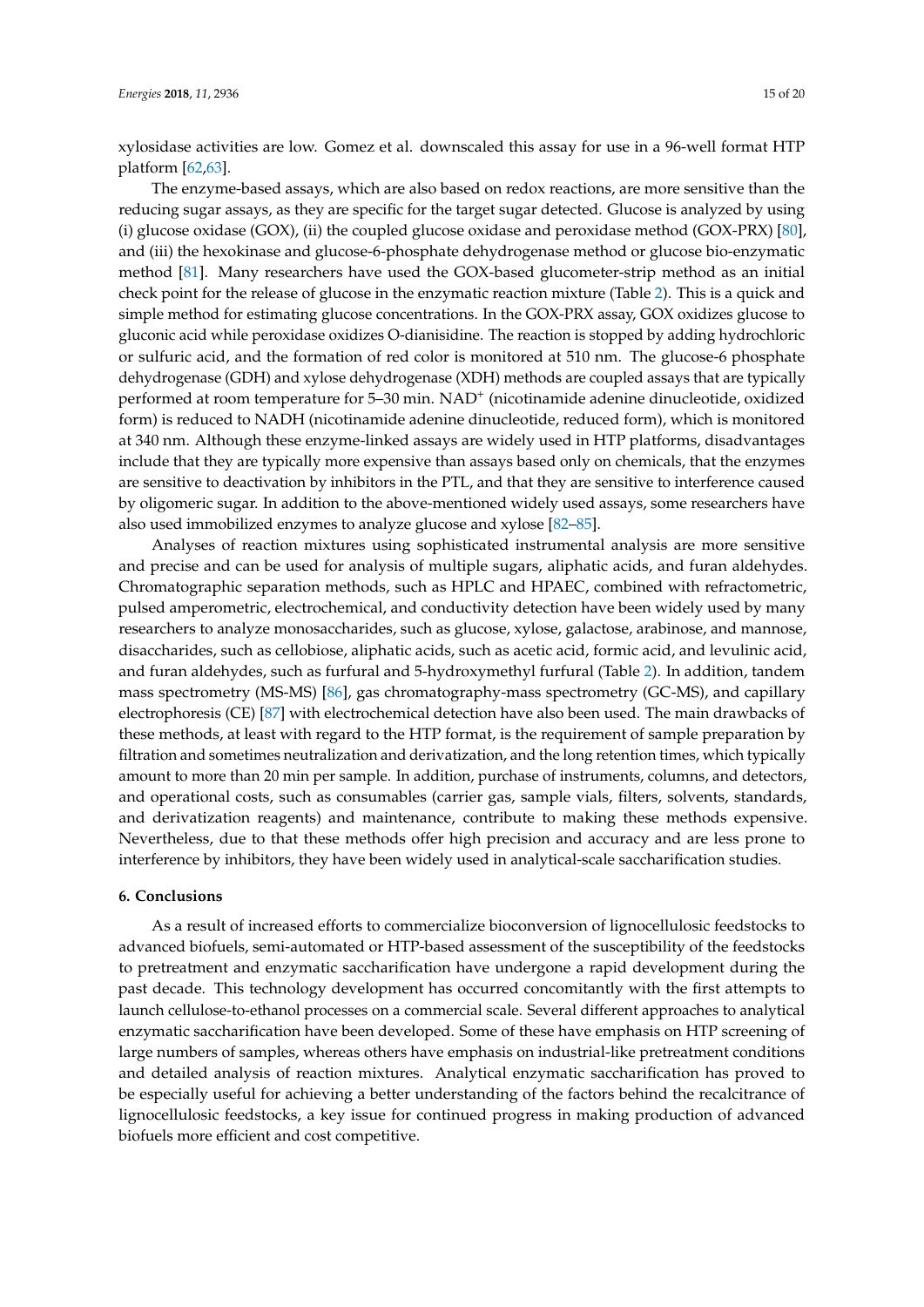**Author Contributions:** All authors contributed to the design of the study, the literature review, and the writing of the paper.

**Funding:** This research was funded by the Swedish Energy Agency (P41285-1, P43974-1) and the strategic research environment Bio4Energy.

**Conflicts of Interest:** The authors declare no conflict of interest.

# **References**

- <span id="page-15-0"></span>1. *Tracking Clean Energy Progress 2017*; International Energy Agency: Paris, France, 2017.
- <span id="page-15-1"></span>2. Chum, H.L.; Warner, E.; Seabra, J.E.A.; Macedo, I.C. A comparison of commercial ethanol production systems from Brazilian sugarcane and US corn. *Biofuels Bioprod. Bioref.* **2014**, *8*, 205–223. [\[CrossRef\]](http://dx.doi.org/10.1002/bbb.1448)
- 3. Manochio, C.; Andrade, B.R.; Rodriguez, R.P.; Moraes, B.S. Ethanol from biomass: A comparative overview. *Renew. Sust. Energ. Rev.* **2017**, *80*, 743–755. [\[CrossRef\]](http://dx.doi.org/10.1016/j.rser.2017.05.063)
- <span id="page-15-2"></span>4. Alternative Fuels Data Center. Available online: <https://www.afdc.energy.gov/data/> (accessed on 22 October 2018).
- <span id="page-15-3"></span>5. Chollacoop, N.; Saisirirat, P.; Fukuda, T.; Fukuda, A. Scenario analyses of road transport energy demand: A case study of ethanol as a diesel substitute in Thailand. *Energies* **2011**, *4*, 108–125. [\[CrossRef\]](http://dx.doi.org/10.3390/en4010108)
- <span id="page-15-4"></span>6. Geleynse, S.; Brandt, K.; Garcia-Perez, M.; Wolcott, M.; Zhang, X. The alcohol-to-jet conversion pathway for drop-in biofuels: Techno-economic evaluation. *ChemSusChem* **2018**. [\[CrossRef\]](http://dx.doi.org/10.1002/cssc.201801690) [\[PubMed\]](http://www.ncbi.nlm.nih.gov/pubmed/30212605)
- <span id="page-15-5"></span>7. Sanderson, K. Lignocellulose: A chewy problem. *Nature* **2011**, *474*, S12–S14. [\[CrossRef\]](http://dx.doi.org/10.1038/474S012a) [\[PubMed\]](http://www.ncbi.nlm.nih.gov/pubmed/21697834)
- <span id="page-15-6"></span>8. Meng, X.; Ragauskas, A.J. Recent advances in understanding the role of cellulose accessibility in enzymatic hydrolysis of lignocellulosic substrates. *Curr. Opin. Biotechnol.* **2014**, *27*, 150–158. [\[CrossRef\]](http://dx.doi.org/10.1016/j.copbio.2014.01.014) [\[PubMed\]](http://www.ncbi.nlm.nih.gov/pubmed/24549148)
- <span id="page-15-7"></span>9. Den Haan, R.; Kroukamp, H.; Mert, M.; Bloom, M.; Görgens, J.F.; van Zyl, W.H. Engineering *Saccharomyces cerevisiae* for next generation ethanol production. *J. Chem. Technol. Biotechnol.* **2013**, *88*, 983–991. [\[CrossRef\]](http://dx.doi.org/10.1002/jctb.4068)
- <span id="page-15-8"></span>10. Arantes, V.; Saddler, J.N. Cellulose accessibility limits the effectiveness of minimum cellulase loading on the efficient hydrolysis of pretreated lignocellulosic substrates. *Biotechnol. Biofuels* **2011**, *4*, 3. [\[CrossRef\]](http://dx.doi.org/10.1186/1754-6834-4-3) [\[PubMed\]](http://www.ncbi.nlm.nih.gov/pubmed/21310050)
- <span id="page-15-9"></span>11. Donev, E.; Gandla, M.L.; Jönsson, L.J.; Mellerowicz, E. Engineering non-cellulosic polysaccharides of wood for the biorefinery. *Front. Plant Sci.* **2018**, *9*, 1537. [\[CrossRef\]](http://dx.doi.org/10.3389/fpls.2018.01537)
- <span id="page-15-10"></span>12. Fengel, D.; Wegener, G. *Wood-Chemistry, Ultrastructure, Reactions*; Walter de Gruyter: Berlin, Germany, 1989.
- <span id="page-15-11"></span>13. Ragauskas, A.J. *Materials for Biofuels*; World Scientific: Singapore, 2014.
- <span id="page-15-12"></span>14. Ciolacu, D.; Ciolacu, F.; Popa, V.I. Amorphous cellulose–structure and characterization. *Cellulose Chem. Technol.* **2011**, *45*, 13–21.
- <span id="page-15-13"></span>15. Xiao, B.; Sun, X.F.; Sun, R.C. Chemical, structural, and thermal characterizations of alkali-soluble lignins and hemicelluloses, and cellulose from maize stems, rye straw, and rice straw. *Polym. Degrad. Stabil.* **2001**, *74*, 307–319. [\[CrossRef\]](http://dx.doi.org/10.1016/S0141-3910(01)00163-X)
- <span id="page-15-14"></span>16. Chundawat, S.P.S.; Beckham, G.; Himmel, M.E.; Dale, B.E. Deconstruction of lignocellulosic biomass to fuels and chemicals. *Annu. Rev. Chem. Biomol. Eng.* **2011**, *2*, 121–145. [\[CrossRef\]](http://dx.doi.org/10.1146/annurev-chembioeng-061010-114205) [\[PubMed\]](http://www.ncbi.nlm.nih.gov/pubmed/22432613)
- <span id="page-15-15"></span>17. Zhao, X.B.; Zhang, L.H.; Liu, D.H. Biomass recalcitrance. Part I: The chemical compositions and physical structures affecting the enzymatic hydrolysis of lignocellulose. *Biofuels Bioprod. Bioref.* **2012**, *6*, 465–482. [\[CrossRef\]](http://dx.doi.org/10.1002/bbb.1331)
- <span id="page-15-16"></span>18. Herbaut, M.; Zoghlami, A.; Habrant, A.; Falourd, X.; Foucat, L.; Chabbert, B.; Paës, G. Multimodal analysis of pretreated biomass species highlights generic markers of lignocellulose recalcitrance. *Biotechnol. Biofuels* **2018**, *11*, 52. [\[CrossRef\]](http://dx.doi.org/10.1186/s13068-018-1053-8) [\[PubMed\]](http://www.ncbi.nlm.nih.gov/pubmed/29492107)
- <span id="page-15-17"></span>19. Wang, Z.; Jönsson, L.J. Comparison of catalytically non-productive adsorption of fungal proteins to lignins and pseudo-lignin using isobaric mass tagging. *Bioresour. Technol.* **2018**, *268*, 393–401. [\[CrossRef\]](http://dx.doi.org/10.1016/j.biortech.2018.07.149) [\[PubMed\]](http://www.ncbi.nlm.nih.gov/pubmed/30099290)
- <span id="page-15-18"></span>20. Kumar, R.; Bhagia, S.; Smith, M.D.; Petridis, L.; Ong, R.G.; Cai, C.M.; Mittal, A.; Himmel, M.H.; Balan, V.; Dale, B.E.; et al. Cellulose–hemicellulose interactions at elevated temperatures increase cellulose recalcitrance to biological conversion. *Green Chem.* **2018**, *20*, 921–934. [\[CrossRef\]](http://dx.doi.org/10.1039/C7GC03518G)
- <span id="page-15-19"></span>21. Wang, Z.; Winestrand, S.; Gillgren, T.; Jönsson, L.J. Chemical and structural factors influencing enzymatic saccharification of wood from aspen, birch and spruce. *Biomass Bioenergy* **2018**, *109*, 125–134. [\[CrossRef\]](http://dx.doi.org/10.1016/j.biombioe.2017.12.020)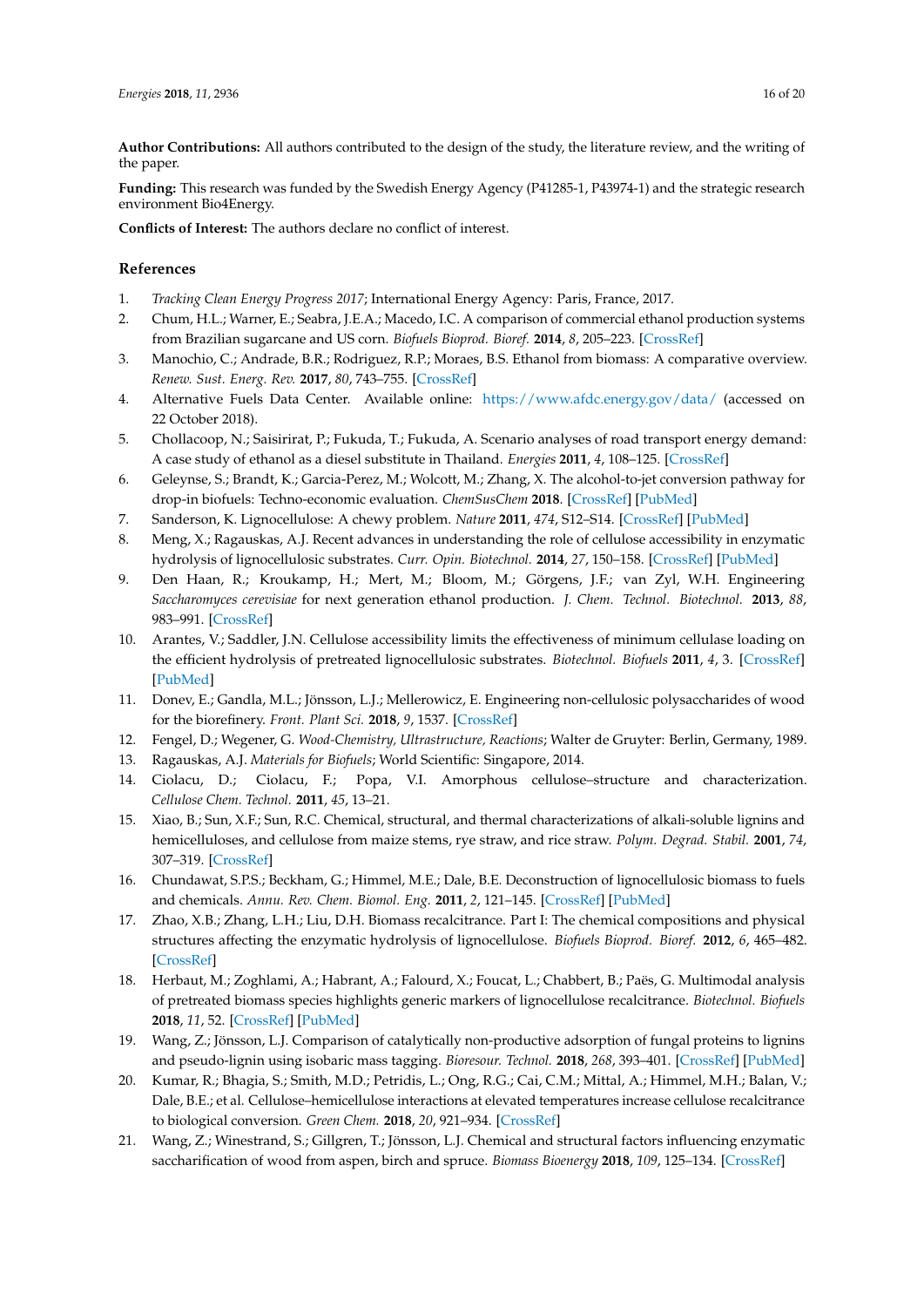- <span id="page-16-22"></span><span id="page-16-21"></span><span id="page-16-20"></span><span id="page-16-19"></span><span id="page-16-18"></span><span id="page-16-17"></span><span id="page-16-16"></span><span id="page-16-15"></span><span id="page-16-0"></span>22. Jönsson, L.J.; Martín, C. Pretreatment of lignocellulose: Formation of inhibitory by-products and strategies for minimizing their effects. *Bioresour. Technol.* **2016**, *199*, 103–112. [\[CrossRef\]](http://dx.doi.org/10.1016/j.biortech.2015.10.009) [\[PubMed\]](http://www.ncbi.nlm.nih.gov/pubmed/26482946)
- <span id="page-16-23"></span><span id="page-16-1"></span>23. Zhao, X.B.; Zhang, L.H.; Liu, D.H. Biomass recalcitrance. Part II: Fundamentals of different pre-treatments to increase the enzymatic digestibility of lignocellulose. *Biofuels Bioprod. Bioref.* **2012**, *6*, 561–579. [\[CrossRef\]](http://dx.doi.org/10.1002/bbb.1350)
- <span id="page-16-24"></span><span id="page-16-2"></span>24. Mosier, N.; Wyman, C.; Dale, B.; Elander, R.; Lee, Y.Y.; Holtzapple, M.; Ladisch, M. Features of promising technologies for pretreatment of lignocellulosic biomass. *Bioresour. Technol.* **2005**, *96*, 673–686. [\[CrossRef\]](http://dx.doi.org/10.1016/j.biortech.2004.06.025) [\[PubMed\]](http://www.ncbi.nlm.nih.gov/pubmed/15588770)
- <span id="page-16-3"></span>25. Ruiz, H.A.; Rodríguez-Jasso, R.M.; Fernandes, B.D.; Vicente, A.A.; Teixeira, J.A. Hydrothermal processing, as an alternative for upgrading agriculture residues and marine biomass according to the biorefinery concept: A review. *Renew. Sust. Energ. Rev.* **2013**, *21*, 35–51. [\[CrossRef\]](http://dx.doi.org/10.1016/j.rser.2012.11.069)
- <span id="page-16-25"></span><span id="page-16-4"></span>26. Bhagia, S.; Kumar, R.; Wyman, C.E. Effects of dilute acid and flowthrough pretreatments and BSA supplementation on enzymatic deconstruction of poplar by cellulase and xylanase. *Carbohydr. Polym.* **2017**, *157*, 1940–1948. [\[CrossRef\]](http://dx.doi.org/10.1016/j.carbpol.2016.11.085) [\[PubMed\]](http://www.ncbi.nlm.nih.gov/pubmed/27987914)
- <span id="page-16-5"></span>27. Silveira, M.H.L.; Morais, A.R.C.; Lopes, A.M.C.; Olekszyszen, D.N.; Bogel-Łukasik, R.; Andreaus, J.; Ramos, L.P. Current pretreatment technologies for the development of cellulosic ethanol and biorefineries. *ChemSusChem* **2015**, *8*, 3366–3390. [\[CrossRef\]](http://dx.doi.org/10.1002/cssc.201500282) [\[PubMed\]](http://www.ncbi.nlm.nih.gov/pubmed/26365899)
- <span id="page-16-6"></span>28. Kim, J.S.; Lee, Y.Y.; Kim, T.H. A review on alkaline pretreatment technology for bioconversion of lignocellulosic biomass. *Bioresour. Technol.* **2016**, *199*, 42–48. [\[CrossRef\]](http://dx.doi.org/10.1016/j.biortech.2015.08.085) [\[PubMed\]](http://www.ncbi.nlm.nih.gov/pubmed/26341010)
- <span id="page-16-7"></span>29. Balan, V.; Bals, B.; Chundawat, S.P.S.; Marshall, D.; Dale, B.E. Lignocellulosic biomass pretreatment using AFEX. *Methods Mol. Biol.* **2009**, *581*, 93–102.
- <span id="page-16-8"></span>30. Zhou, H.F.; Zhu, J.Y.; Gleisner, T.; Qiu, X.Q.; Horn, E.; Negrón, J. Pilot-scale demonstration of SPORL for bioconversion of lodgepole pine to bioethanol and lignosulfonate. *Holzforschung* **2016**, *70*, 21–30. [\[CrossRef\]](http://dx.doi.org/10.1515/hf-2014-0332)
- <span id="page-16-9"></span>31. Silva, A.R.G.; Errico, M.; Rong, B.G. Techno-economic analysis of organosolv pretreatment process from lignocellulosic biomass. *Clean Techn. Environ. Policy* **2018**, *20*, 1401–1412. [\[CrossRef\]](http://dx.doi.org/10.1007/s10098-017-1389-y)
- <span id="page-16-10"></span>32. Wang, Z.; Gräsvik, J.; Jönsson, L.J.; Winestrand, S. Comparison of  $[HSO_4]^-$ ,  $[Cl]^-\$ and  $[MeCO_2]^-$  as anions in the pretreatment of aspen and spruce with imidazolium-based ionic liquid. *BMC Biotechnol.* **2017**, *17*, 82. [\[CrossRef\]](http://dx.doi.org/10.1186/s12896-017-0403-0) [\[PubMed\]](http://www.ncbi.nlm.nih.gov/pubmed/29141617)
- <span id="page-16-11"></span>33. Karatzos, S.K.; Edye, L.A.; Doherty, W.O.S. Sugarcane bagasse pretreatment using three imidazolium-based ionic liquids; mass balances and enzyme kinetics. *Biotechnol. Biofuels* **2012**, *5*, 62. [\[CrossRef\]](http://dx.doi.org/10.1186/1754-6834-5-62) [\[PubMed\]](http://www.ncbi.nlm.nih.gov/pubmed/22920045)
- <span id="page-16-12"></span>34. Cao, Y.J.; Zhang, R.B.; Cheng, T.; Guo, J.; Xian, M.; Liu, H.Z. Imidazolium-based ionic liquids for cellulose pretreatment: Recent progresses and future perspectives. *Appl. Microbiol. Biotechnol.* **2017**, *101*, 521–532. [\[CrossRef\]](http://dx.doi.org/10.1007/s00253-016-8057-8) [\[PubMed\]](http://www.ncbi.nlm.nih.gov/pubmed/28012046)
- <span id="page-16-13"></span>35. Qu, T.J.; Zhang, X.M.; Gu, X.W.; Han, L.J.; Ji, G.Y.; Chen, X.L.; Xiao, W.H. Ball milling for biomass fractionation and pretreatment with aqueous hydroxide solutions. *ACS Sustain. Chem. Eng.* **2017**, *5*, 7733–7742. [\[CrossRef\]](http://dx.doi.org/10.1021/acssuschemeng.7b01186)
- <span id="page-16-14"></span>36. Vasco-Correa, J.; Ge, X.; Li, Y. Biological pretreatment of lignocellulosic biomass. In *Biomass Fractionation Technologies for a Lignocellulosic Feedstock Based Biorefinery*; Mussatto, S.I., Ed.; Elsevier: Amsterdam, The Netherlands, 2016; pp. 561–585. ISBN 978-0-12-802323-5.
- <span id="page-16-26"></span>37. Van Dyk, J.S.; Pletschke, B.I. A review of lignocellulose bioconversion using enzymatic hydrolysis and synergistic cooperation between enzymes – factors affecting enzymes, conversion and synergy. *Biotechnol. Adv.* **2012**, *30*, 1458–1480. [\[CrossRef\]](http://dx.doi.org/10.1016/j.biotechadv.2012.03.002) [\[PubMed\]](http://www.ncbi.nlm.nih.gov/pubmed/22445788)
- <span id="page-16-27"></span>38. Kubicek, C.P. Systems biological approaches towards understanding cellulase production by *Trichoderma reesei*. *J. Biotechnol.* **2013**, *163*, 133–142. [\[CrossRef\]](http://dx.doi.org/10.1016/j.jbiotec.2012.05.020) [\[PubMed\]](http://www.ncbi.nlm.nih.gov/pubmed/22750088)
- <span id="page-16-28"></span>39. Jun, H.; Kieselbach, T.; Jönsson, L.J. Enzyme production by filamentous fungi: Analysis of the secretome of *Trichoderma reesei* grown on unconventional carbon source. *Microb. Cell. Fact.* **2011**, *10*, 68. [\[CrossRef\]](http://dx.doi.org/10.1186/1475-2859-10-68) [\[PubMed\]](http://www.ncbi.nlm.nih.gov/pubmed/21861877)
- <span id="page-16-29"></span>40. Adav, S.S.; Chao, L.T.; Sze, S.K. Quantitative secretomic analysis of *Trichoderma reesei* strains reveals enzymatic composition for lignocellulosic biomass degradation. *Mol. Cell. Proteom.* **2012**, *11*, M111–012419. [\[CrossRef\]](http://dx.doi.org/10.1074/mcp.M111.012419) [\[PubMed\]](http://www.ncbi.nlm.nih.gov/pubmed/22355001)
- <span id="page-16-30"></span>41. Horn, S.J.; Vaaje-Kolstad, G.; Westereng, B.; Eijsink, V.G.H. Novel enzymes for the degradation of cellulose. *Biotechnol. Biofuels* **2012**, *5*, 45. [\[CrossRef\]](http://dx.doi.org/10.1186/1754-6834-5-45) [\[PubMed\]](http://www.ncbi.nlm.nih.gov/pubmed/22747961)
- <span id="page-16-31"></span>42. Morgenstern, I.; Powlowski, J.; Tsang, A. Fungal cellulose degradation by oxidative enzymes: From dysfunctional GH61 family to powerful lytic polysaccharide monooxygenase family. *Brief. Funct. Genom.* **2014**, *13*, 471–481. [\[CrossRef\]](http://dx.doi.org/10.1093/bfgp/elu032) [\[PubMed\]](http://www.ncbi.nlm.nih.gov/pubmed/25217478)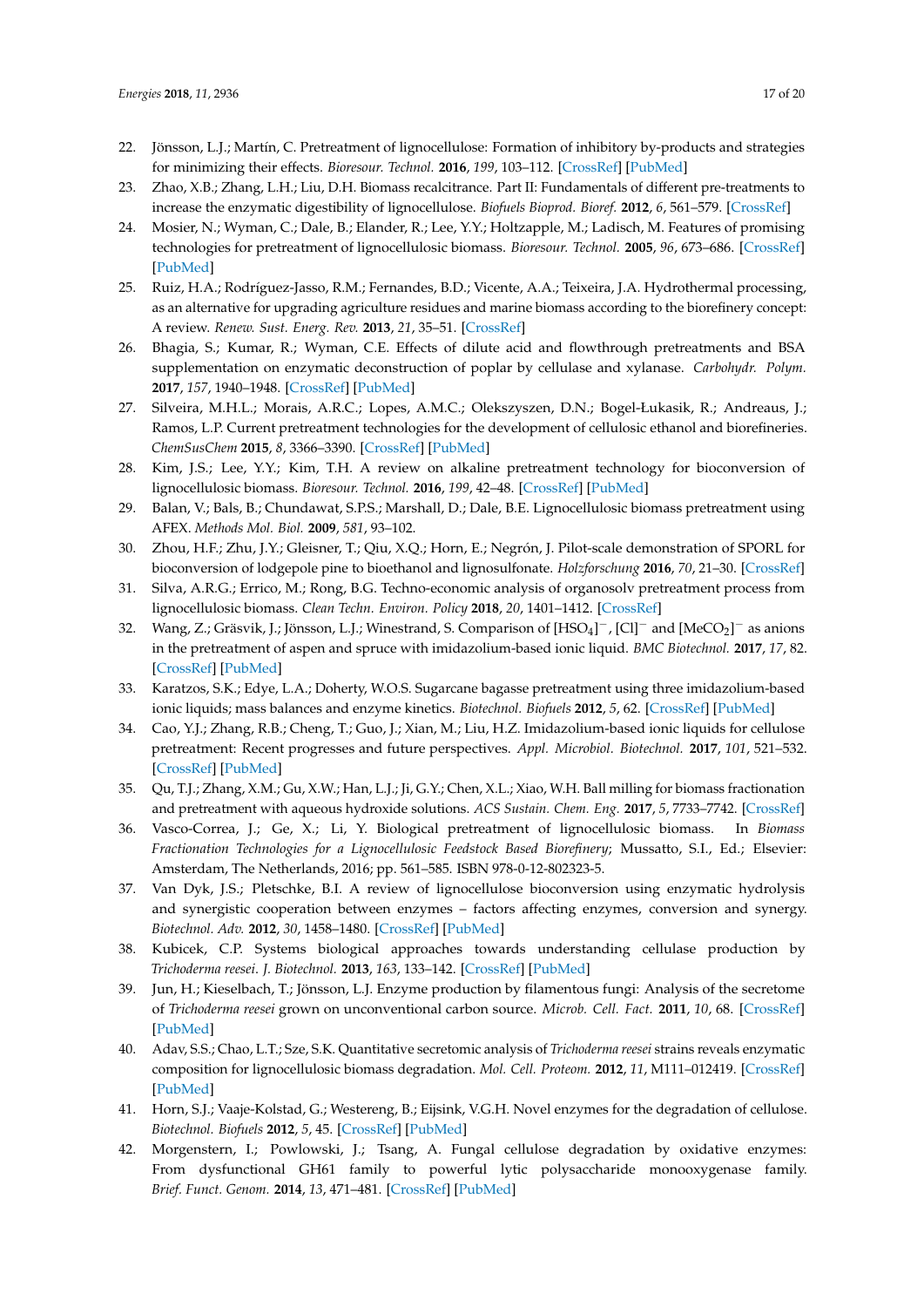- <span id="page-17-21"></span><span id="page-17-20"></span><span id="page-17-19"></span><span id="page-17-14"></span><span id="page-17-13"></span><span id="page-17-0"></span>43. Wang, Z.; Wu, G.; Jönsson, L.J. Effects of impregnation of softwood with sulfuric acid and sulfur dioxide on chemical and physical characteristics, enzymatic digestibility, and fermentability. *Bioresour. Technol.* **2018**, *247*, 200–208. [\[CrossRef\]](http://dx.doi.org/10.1016/j.biortech.2017.09.081) [\[PubMed\]](http://www.ncbi.nlm.nih.gov/pubmed/28950127)
- <span id="page-17-12"></span><span id="page-17-1"></span>44. Pareek, N.; Gillgren, T.; Jönsson, L.J. Adsorption of proteins involved in hydrolysis of lignocellulose on lignins and hemicelluloses. *Bioresour. Technol.* **2013**, *148*, 70–77. [\[CrossRef\]](http://dx.doi.org/10.1016/j.biortech.2013.08.121) [\[PubMed\]](http://www.ncbi.nlm.nih.gov/pubmed/24045193)
- <span id="page-17-2"></span>45. Ooshima, H.; Sakata, M.; Harano, Y. Enhancement of enzymatic hydrolysis of cellulose by surfactant. *Biotechnol. Bioeng.* **1986**, *28*, 1727–1734. [\[CrossRef\]](http://dx.doi.org/10.1002/bit.260281117) [\[PubMed\]](http://www.ncbi.nlm.nih.gov/pubmed/18555287)
- <span id="page-17-3"></span>46. Jeoh, T.; Cardona, M.J.; Karuna, N.; Mudinoor, A.R.; Nill, J. Mechanistic kinetic models of enzymatic cellulose hydrolysis—A review. *Biotechnol. Bioeng.* **2017**, *114*, 1369–1385. [\[CrossRef\]](http://dx.doi.org/10.1002/bit.26277) [\[PubMed\]](http://www.ncbi.nlm.nih.gov/pubmed/28244589)
- <span id="page-17-4"></span>47. Biswal, A.K.; Soeno, K.; Gandla, M.L.; Immerzeel, P.; Pattathil, S.; Lucenius, J.; Serimaa, R.; Hahn, M.G.; Moritz, T.; Jönsson, L.J.; et al. Aspen pectate lyase PtxtPL1-27 mobilizes matrix polysaccharides from woody tissues and improves saccharification yield. *Biotechnol. Biofuels* **2014**, *7*, 11. [\[CrossRef\]](http://dx.doi.org/10.1186/1754-6834-7-11) [\[PubMed\]](http://www.ncbi.nlm.nih.gov/pubmed/24450583)
- <span id="page-17-15"></span><span id="page-17-5"></span>48. Gandla, M.L.; Derba-Maceluch, M.; Liu, X.; Gerber, L.; Master, E.R.; Mellerowicz, E.J.; Jönsson, L.J. Expression of a fungal glucuronoyl esterase in *Populus*: Effects on wood properties and saccharification efficiency. *Phytochemistry* **2015**, *112*, 210–220. [\[CrossRef\]](http://dx.doi.org/10.1016/j.phytochem.2014.06.002) [\[PubMed\]](http://www.ncbi.nlm.nih.gov/pubmed/24997793)
- 49. Biswal, A.K.; Hao, Z.; Pattathil, S.; Yang, X.; Winkeler, K.; Collins, C.; Mohanty, S.S.; Richardson, E.A.; Gelineo-Albersheim, I.; Hunt, K.; et al. Downregulation of GAUT12 in *Populus deltoides* by RNA silencing results in reduced recalcitrance, increased growth and reduced xylan and pectin in a woody biofuel feedstock. *Biotechnol. Biofuels* **2015**, *12*, 41. [\[CrossRef\]](http://dx.doi.org/10.1186/s13068-015-0218-y) [\[PubMed\]](http://www.ncbi.nlm.nih.gov/pubmed/25802552)
- <span id="page-17-8"></span>50. Biswal, A.K.; Atmodjo, M.A.; Li, M.; Baxter, H.L.; Yoo, C.G.; Pu, Y.; Lee, Y.C.; Mazarei, M.; Black, I.M.; Zhang, J.Y.; et al. Sugar release and growth of biofuel crops are improved by downregulation of pectin biosynthesis. *Nat. Biotechnol.* **2018**, *36*, 249–257. [\[CrossRef\]](http://dx.doi.org/10.1038/nbt.4067) [\[PubMed\]](http://www.ncbi.nlm.nih.gov/pubmed/29431741)
- <span id="page-17-9"></span>51. Studer, M.H.; DeMartini, J.D.; Brethauer, S.; McKenzie, H.L.; Wyman, C.E. Engineering of a high-throughput screening system to identify cellulosic biomass, pretreatments, and enzyme formulations that enhance sugar release. *Biotechnol. Bioeng.* **2010**, *105*, 231–238. [\[CrossRef\]](http://dx.doi.org/10.1002/bit.22527) [\[PubMed\]](http://www.ncbi.nlm.nih.gov/pubmed/19731251)
- <span id="page-17-16"></span><span id="page-17-10"></span>52. Studer, M.H.; DeMartini, J.D.; Davis, M.F.; Sykes, R.W.; Davison, B.; Keller, M.; Tuskan, G.A.; Wyman, C.E. Lignin content in natural *Populus* variants affects sugar release. *Proc. Natl. Acad. Sci. USA* **2011**, *108*, 6300–6305. [\[CrossRef\]](http://dx.doi.org/10.1073/pnas.1009252108) [\[PubMed\]](http://www.ncbi.nlm.nih.gov/pubmed/21444820)
- <span id="page-17-17"></span>53. Decker, S.R.; Syke, R.W.; Turner, G.B.; Lupoi, J.S.; Doepkke, C.; Tucker, M.P.; Schuster, L.A.; Mazza, K.; Himmel, M.E.; Davis, M.F.; Gjersing, E. High-throughput screening of recalcitrance variations in lignocellulosic biomass: Total lignin, lignin monomers, and enzymatic sugar release. *J. Vis. Exp.* **2015**, *103*, 1–12. [\[CrossRef\]](http://dx.doi.org/10.3791/53163) [\[PubMed\]](http://www.ncbi.nlm.nih.gov/pubmed/26437006)
- <span id="page-17-18"></span><span id="page-17-6"></span>54. Rende, U.; Wang, W.; Gandla, M.L.; Jönsson, L.J.; Niittylä, T. Cytosolic invertase contributes to the supply of substrate for cellulose biosynthesis in developing wood. *New Phytol.* **2017**, *214*, 796–807. [\[CrossRef\]](http://dx.doi.org/10.1111/nph.14392) [\[PubMed\]](http://www.ncbi.nlm.nih.gov/pubmed/28032636)
- 55. Pawar, P.M.A.; Ratke, C.; Balasubramanian, V.K.; Chong, S.L.; Gandla, M.L.; Adriasola, M.; Sparrman, T.; Hedenström, M.; Szwaj, K.; Derba-Maceluch, M.; et al. Downregulation of RWA genes in hybrid aspen affects xylan acetylation and wood saccharification. *New Phytol.* **2017**, *214*, 1491–1505. [\[CrossRef\]](http://dx.doi.org/10.1111/nph.14489) [\[PubMed\]](http://www.ncbi.nlm.nih.gov/pubmed/28257170)
- 56. Pawar, P.M.A.; Derba-Maceluch, M.; Chong, S.L.; Gandla, M.L.; Bashar, S.S.; Sparrman, T.; Ahvenainen, P.; Hedenström, M.; Özparpucu, M.; Ruggeberg, M.; et al. In muro deacetylation of xylan affects lignin properties and improves saccharification of aspen wood. *Biotechnol. Biofuels* **2017**, *10*, 1–11. [\[CrossRef\]](http://dx.doi.org/10.1186/s13068-017-0782-4) [\[PubMed\]](http://www.ncbi.nlm.nih.gov/pubmed/28428822)
- <span id="page-17-22"></span>57. Obudulu, O.; Mähler, N.; Skotare, T.; Bygdell, J.; Abreu, I.N.; Ahnlund, M.; Gandla, M.L.; Petterle, A.; Moritz, T.; Hvidsten, T.R.; et al. A multi-omics approach reveals function of Secretory Carrier-Associated Membrane Proteins in wood formation of *Populus* trees. *BMC Genom.* **2018**, *19*, 11. [\[CrossRef\]](http://dx.doi.org/10.1186/s12864-017-4411-1) [\[PubMed\]](http://www.ncbi.nlm.nih.gov/pubmed/29298676)
- 58. Escamez, S.; Gandla, L.M.; Derba-Maceluch, M.; Lundqvist, S.O.; Mellerowicz, E.J.; Jönsson, L.J.; Tuominen, H. A collection of genetically engineered *Populus* trees reveals wood biomass traits that predict glucose yield from enzymatic hydrolysis. *Sci. Rep.* **2017**, *7*, 1–11. [\[CrossRef\]](http://dx.doi.org/10.1038/s41598-017-16013-0) [\[PubMed\]](http://www.ncbi.nlm.nih.gov/pubmed/29150693)
- <span id="page-17-7"></span>59. Normark, M.; Winestrand, S.; Lestander, T.A.; Jönsson, L.J. Analysis, pretreatment and enzymatic saccharification of different fractions of Scots pine. *BMC Biotechnol.* **2014**, *14*, 20. [\[CrossRef\]](http://dx.doi.org/10.1186/1472-6750-14-20) [\[PubMed\]](http://www.ncbi.nlm.nih.gov/pubmed/24641769)
- <span id="page-17-11"></span>60. Normark, M.; Pommer, L.; Gräsvik, J.; Hedenström, M.; Gorzsás, A.; Winestrand, S.; Jönsson, L.J. Biochemical conversion of torrefied Norway spruce after pretreatment with acid or ionic liquid. *Bioenergy Res.* **2016**, *9*, 355–368. [\[CrossRef\]](http://dx.doi.org/10.1007/s12155-015-9698-7)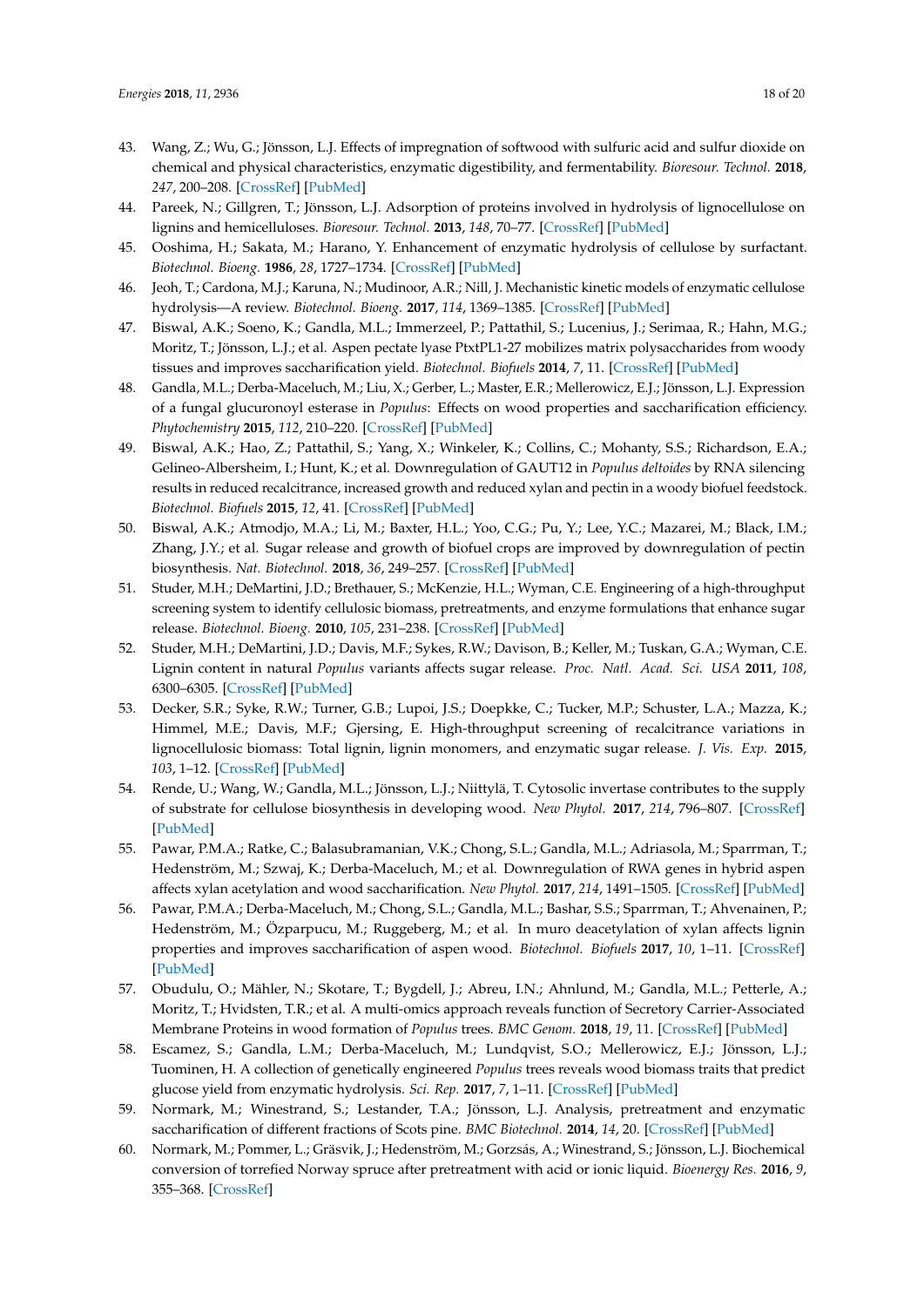- <span id="page-18-23"></span><span id="page-18-22"></span><span id="page-18-20"></span><span id="page-18-19"></span><span id="page-18-18"></span><span id="page-18-17"></span><span id="page-18-15"></span><span id="page-18-13"></span><span id="page-18-6"></span>61. Kaku, T.; Kaida, R.; Baba, K.; Hartati, S.; Sudarmonowati, E.; Hayashi, T. Improvement of fermentable sugar yields of *mangium* through transgenic overexpression of xyloglucanase. *J. Wood Sci.* **2011**, *57*, 545–548. [\[CrossRef\]](http://dx.doi.org/10.1007/s10086-011-1180-3)
- <span id="page-18-14"></span><span id="page-18-1"></span>62. Gomez, L.D.; Whitehead, C.; Barakate, A.; Halpin, C.; McQueen-Mason, S.J. Automated saccharification assay for determination of digestibility in plant materials. *Biotechnol. Biofuels* **2010**, *3*, 23. [\[CrossRef\]](http://dx.doi.org/10.1186/1754-6834-3-23) [\[PubMed\]](http://www.ncbi.nlm.nih.gov/pubmed/20979637)
- <span id="page-18-16"></span><span id="page-18-5"></span>63. Gomez, L.D.; Whitehead, C.; Roberts, P.; McQueen-Mason, S.J. High-throughput saccharification assay for lignocellulosic materials. *J. Vis. Exp.* **2011**, *53*, 1–5. [\[CrossRef\]](http://dx.doi.org/10.3791/3240) [\[PubMed\]](http://www.ncbi.nlm.nih.gov/pubmed/21750494)
- <span id="page-18-24"></span><span id="page-18-2"></span>64. Santoro, N.; Cantu, S.L.; Tornqvist, C.E.; Falbel, T.G.; Bolivar, J.L.; Patterson, S.E.; Pauly, M.; Walton, J.D. A high-throughput platform for screening milligram quantities of plant biomass for lignocellulose digestibility. *Bioenergy Res.* **2010**, *3*, 93–102. [\[CrossRef\]](http://dx.doi.org/10.1007/s12155-009-9074-6)
- <span id="page-18-3"></span>65. Berlin, A.; Maximenko, V.; Bura, R.; Kang, K.Y.; Gilkes, N.; Saddler, J. A rapid microassay to evaluate enzymatic hydrolysis of lignocellulosic substrates. *Biotechnol. Bioeng.* **2006**, *93*, 880–886. [\[CrossRef\]](http://dx.doi.org/10.1002/bit.20783) [\[PubMed\]](http://www.ncbi.nlm.nih.gov/pubmed/16345088)
- <span id="page-18-21"></span><span id="page-18-4"></span>66. Van Acker, R.; Vanholme, R.; Storme, V.; Mortimer, J.C.; Dupree, P.; Boerjan, W. Lignin biosynthesis perturbations affect secondary cell wall composition and saccharification yield in *Arabidopsis thaliana*. *Biotechnol. Biofuels* **2013**, *6*, 46. [\[CrossRef\]](http://dx.doi.org/10.1186/1754-6834-6-46) [\[PubMed\]](http://www.ncbi.nlm.nih.gov/pubmed/23622268)
- <span id="page-18-25"></span><span id="page-18-7"></span>67. Van Acker, R.; Lepléc, J.-C.; Aerts, D.; Storme, V.; Goeminne, G.; Ivens, B.; Légéee, F.; Lapierree, C.; Piens, K.; Van Montagua, M.C.E.; et al. Improved saccharification and ethanol yield from field-grown transgenic poplar deficient in cinnamoyl-CoA reductase. *Proc. Natl. Acad. Sci. USA* **2014**, *111*, 845–850. [\[CrossRef\]](http://dx.doi.org/10.1073/pnas.1321673111) [\[PubMed\]](http://www.ncbi.nlm.nih.gov/pubmed/24379366)
- <span id="page-18-8"></span>68. Wolfrum, E.J.; Ness, R.M.; Nagle, N.J.; Peterson, D.J.; Scarlata, C.J. A laboratory-scale pretreatment and hydrolysis assay for determination of reactivity in cellulosic biomass feedstocks. *Biotechnol. Biofuels* **2013**, *6*, 162. [\[CrossRef\]](http://dx.doi.org/10.1186/1754-6834-6-162) [\[PubMed\]](http://www.ncbi.nlm.nih.gov/pubmed/24229321)
- <span id="page-18-9"></span>69. Chundawat, P.S.; Venkatesh, B.; Dale, B.E. High-throughput microplate technique for enzymatic hydrolysis of lignocellulosic biomass. *Biotechnol. Bioeng.* **2008**, *99*, 1281–1294. [\[CrossRef\]](http://dx.doi.org/10.1002/bit.21805) [\[PubMed\]](http://www.ncbi.nlm.nih.gov/pubmed/18306256)
- <span id="page-18-10"></span>70. Selig, M.J.; Tucker, M.P.; Sykes, R.W.; Reichel, K.L.; Brunecky, R.; Himmel, M.E.; Davis, M.F.; Decker, S.R. Lignocellulose recalcitrance screening by integrated high-throughput hydrothermal pretreatment and enzymatic saccharification. *Ind. Biotechnol.* **2010**, *6*, 104–111. [\[CrossRef\]](http://dx.doi.org/10.1089/ind.2010.0009)
- <span id="page-18-12"></span>71. Ratke, C.; Terebieniec, B.K.; Winestrand, S.; Derba-Maceluch, M.; Grahn, T.; Schiffthaler, B.; Ulvcrona, T.; Özparpucu, M.; Ruggeberg, M.; Lundqvist, S.O.; et al. Downregulating aspen xylan biosynthetic GT43 genes in developing wood stimulates growth via reprograming of the transcriptome. *New Phytol.* **2018**, *219*, 230–245. [\[CrossRef\]](http://dx.doi.org/10.1111/nph.15160) [\[PubMed\]](http://www.ncbi.nlm.nih.gov/pubmed/29708593)
- 72. Li, H.; Gao, X.; DeMartini, J.D.; Kumar, R.; Wyman, C.E. Application of high throughput pretreatment and co-hydrolysis system to thermochemical pretreatment. Part 2: Dilute alkali. *Biotechnol. Bioeng.* **2013**, *110*, 2894–2901. [\[CrossRef\]](http://dx.doi.org/10.1002/bit.24951) [\[PubMed\]](http://www.ncbi.nlm.nih.gov/pubmed/23637060)
- <span id="page-18-0"></span>73. Gräsvik, J.; Winestrand, S.; Normark, M.; Jönsson, L.J.; Mikkola, J.P. Evaluation of four ionic liquids for pretreatment of lignocellulosic biomass. *BMC Biotechnol.* **2014**, *14*, 34. [\[CrossRef\]](http://dx.doi.org/10.1186/1472-6750-14-34) [\[PubMed\]](http://www.ncbi.nlm.nih.gov/pubmed/24779378)
- <span id="page-18-11"></span>74. Zavrel, M.; Bross, D.; Funke, M.; Buchs, J.; Spiess, A.C. High-throughput screening for ionic liquids dissolving (ligno-) cellulose. *Bioresour. Technol.* **2009**, *100*, 2580–2587. [\[CrossRef\]](http://dx.doi.org/10.1016/j.biortech.2008.11.052) [\[PubMed\]](http://www.ncbi.nlm.nih.gov/pubmed/19157872)
- <span id="page-18-26"></span>75. Miller, G.L. Use of dinitrosalicylic acid reagent for determination of reducing sugar. *Anal. Chem.* **1959**, *31*, 426–428. [\[CrossRef\]](http://dx.doi.org/10.1021/ac60147a030)
- <span id="page-18-27"></span>76. Bailey, M.J. A note on the use of dinitrosalicylic acid for determining the products of enzymatic reactions. *Appl. Microbiol. Biotechnol.* **1988**, *29*, 494–496. [\[CrossRef\]](http://dx.doi.org/10.1007/BF00269074)
- <span id="page-18-28"></span>77. Nelson, N. A photometric adaptation of the Somogyi method for the determination of glucose. *J. Biol. Chem.* **1944**, *153*, 375–380.
- <span id="page-18-29"></span>78. Walker, J.M. The bicinchoninic acid (BCA) assay for protein quantitation. In *The Protein Protocols Handbook*; Walker, J.M., Ed.; Humana Press: Totowa, NJ, USA, 2009; pp. 11–15.
- <span id="page-18-30"></span>79. Anthon, G.E.; Barrett, D.M. Determination of reducing sugars with 3-methyl-2- benzothiazolinonehydrazone. *Anal. Biochem.* **2002**, *305*, 287–289. [\[CrossRef\]](http://dx.doi.org/10.1006/abio.2002.5644) [\[PubMed\]](http://www.ncbi.nlm.nih.gov/pubmed/12054461)
- <span id="page-18-31"></span>80. Bergmeyer, H.U.; Bernt, E. D-Glucose determination with glucose oxidase and peroxidase. In *Methods of Enzymatic Analysis*; Bergmeyer, H.U., Ed.; Verlag Chemie: Weinheim, Germany, 1974; pp. 1205–1215.
- <span id="page-18-32"></span>81. Kunst, A.; Draeger, B.; Ziegenhorn, J. UV-methods with hexokinase and glucose-6-phosphate dehydrogenase. In *Methods of Enzymatic Analysis*; Bergmeyer, H.U., Ed.; Verlag Chemie: Weinheim, Germany, 1984; pp. 163–172.